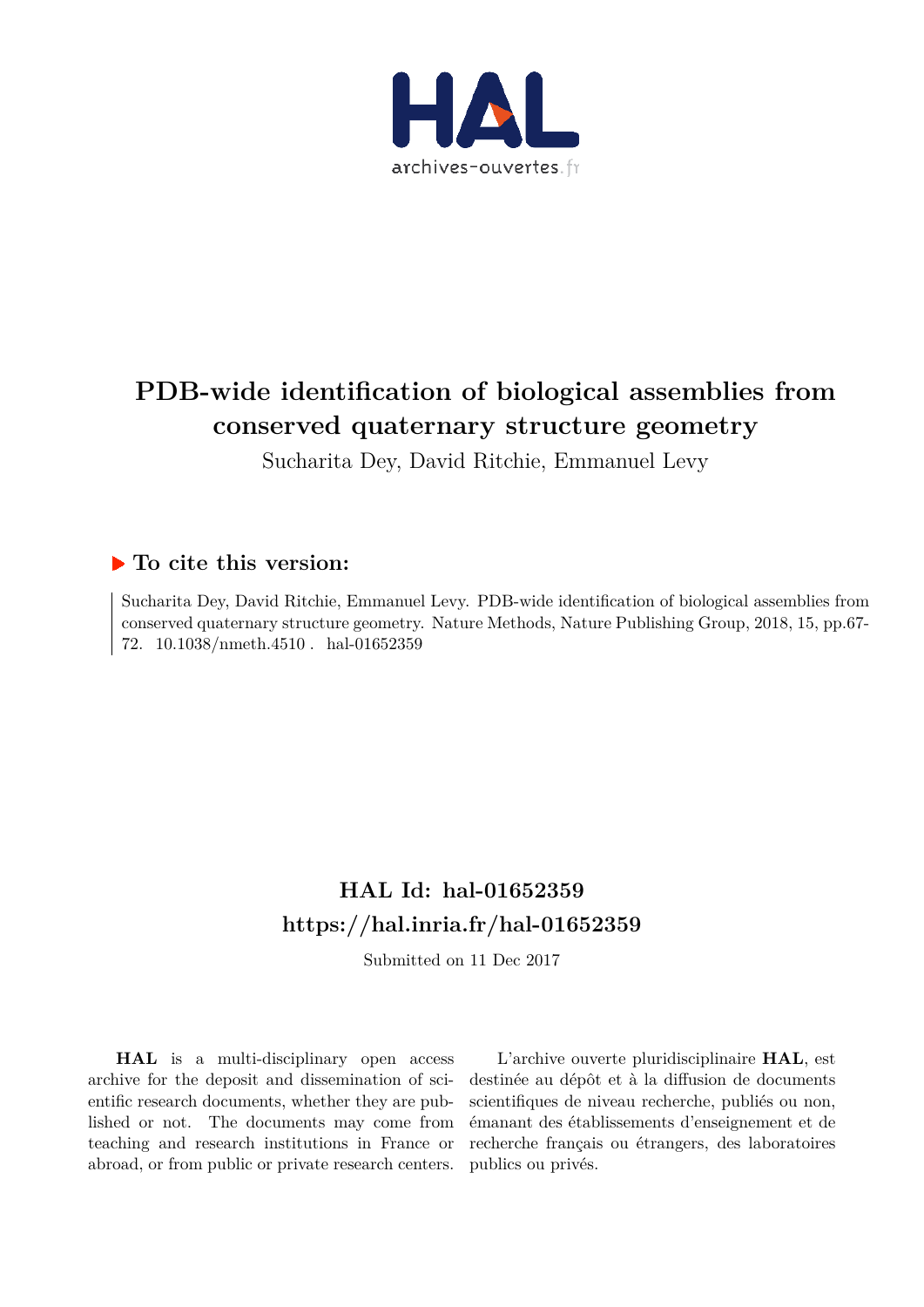## **PDB-wide identification of biological assemblies from conserved quaternary structure geometry**

Sucharita Dey<sup>1</sup>, David W. Ritchie<sup>2</sup>, Emmanuel D. Levy<sup>1\*</sup>

1. Weizmann Institute of Science, Department of Structural Biology, Rehovot, Israel.

2. Inria Nancy, Villers-les-Nancy, France

\* Correspondence: emmanuel.levy@weizmann.ac.il

### **Document statistics**

Abstract: 151 Main text: 2978 Methods: 2346 Number of figure: 4 Number of tables: 0 Number of supplementary figures: 7 Number of supplementary tables: 5

### **Abstract**

Protein structures are key to understanding bio-molecular mechanisms and diseases, yet their interpretation is hampered by limited knowledge of their biologically relevant quaternary structures (QSs). A critical challenge in obtaining QSs from crystallographic data is to distinguish biological interfaces from crystal packing contacts. We tackled this challenge with two strategies for aligning and comparing QS states, both across homologs (QSalign), and across data repositories (QSbio). QS conservation across homologs was a remarkably strong predictor of biological relevance and allowed annotating of >80,000 biological QS states. QS conservation across methods enabled us to create a meta-predictor, QSbio, from which we inferred confidence estimates for >110,000 assemblies in the Protein Data Bank, which approach the accuracy of manual curation. Based on the dataset obtained, we analyzed interaction interfaces among pairs of structurally conserved QSs. This revealed a striking plasticity of interfaces, which can maintain a similar interaction geometry through widely different chemical properties.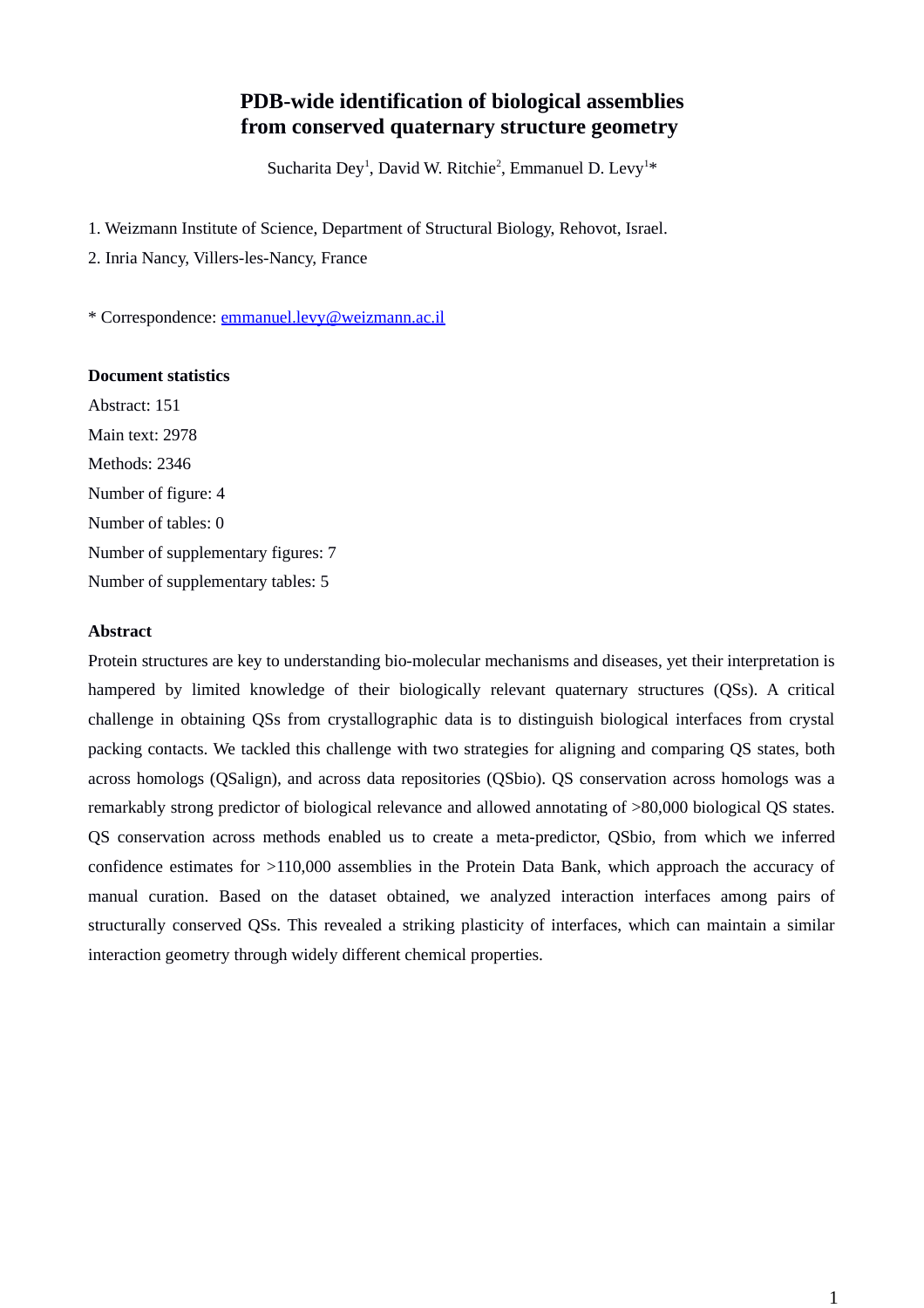### **INTRODUCTION**

A majority of proteins adopt a quaternary structure (QS) by interacting with copies of themselves, thereby forming homomers<sup>1-6</sup>. These protein complexes are present in virtually all biological processes<sup>7-9</sup>. For example, the well-known oncogene p53 is a homomer, as are many transcription factors. In apoptosis, caspase-9 acts as a trigger after homodimer formation<sup>10</sup>, and it is the homotrimeric scaffold of the tumor necrosis factor that induces cell death<sup>11</sup>. Metabolic pathways are no exception, with most glycolytic enzymes forming homomers. Besides being ubiquitous, homomers are a common theme in cellular machines, with ATP synthases, proteasomes, chaperones, photosystems, exosomes and nucleosomes having evolved from ancestral homomers $^{12}$ .

Knowledge of biological QS states is thus key to contribute to the understanding of protein function and evolution. Currently, the richest source of information on protein QS is the Protein Data Bank (PDB), the repository for structural information obtained by X-ray crystallography, NMR spectroscopy, and cryoelectron microscopy<sup>13,14</sup>. Structures solved by X-ray crystallography represent, by far, the majority of the data with now over 118,000 structures deposited. However, X-ray crystallography provides the coordinates of only the asymmetric unit (ASU) within the unit cell of a crystal. At the molecular level, a crystal is formed as an infinite lattice of unit cells (**Fig. 1**), and a protein complex may be made from one or more ASUs, or indeed from parts of several ASUs<sup>15</sup>. A critical challenge underlying analysis and interpretation of protein structures is to discriminate between fortuitous protein-protein contacts that arise from crystal packing and evolved contacts that make up the biologically relevant QS (**Fig. 1**).

Much computational work has been devoted to addressing this challenge. Several properties were found to be important and can be separated into two broad classes. The first class comprises physicochemical and shape properties of protein interfaces and includes size<sup>15-21</sup>, planarity<sup>22</sup>, atomic packing<sup>19,21,23</sup>, predicted binding free energy<sup>15,20</sup>, secondary structure<sup>24</sup>, as well as the composition<sup>18,19,21-23,25</sup> or entropy of amino acids<sup>26</sup>. The second class is evolutionary conservation, either of individual residues<sup>27-31</sup> or of the geometry of the interaction interface, which can be assessed across different crystal forms<sup>32,33</sup> or across homologs<sup>34,35</sup>.

Historically, the protein QS (PQS) server<sup>15</sup> was the first resource to provide information on likely biological assemblies of structures deposited in the PDB and has since been succeeded by another method called PISA<sup>20</sup>. While the predictions of these servers are generally correct, the hard nature of the problem means that  $\sim$ 15% of QS states from the PDB do not reflect a biologically relevant state<sup>20,36</sup>. This limitation prompted the development of PiQSi<sup>36</sup>, which contains 1,434 high-confidence and non-redundant manual annotations. However, manual curation is tedious and cannot be applied at a PDB-wide scale, which motivated us to develop novel automated methods approaching the accuracy of manual curation.

Approaches to superpose structurally related protein chains within arbitrary multi-component complexes have been previously reported<sup>37-39</sup>. Here, we focus on the identification and analysis of homologous QSs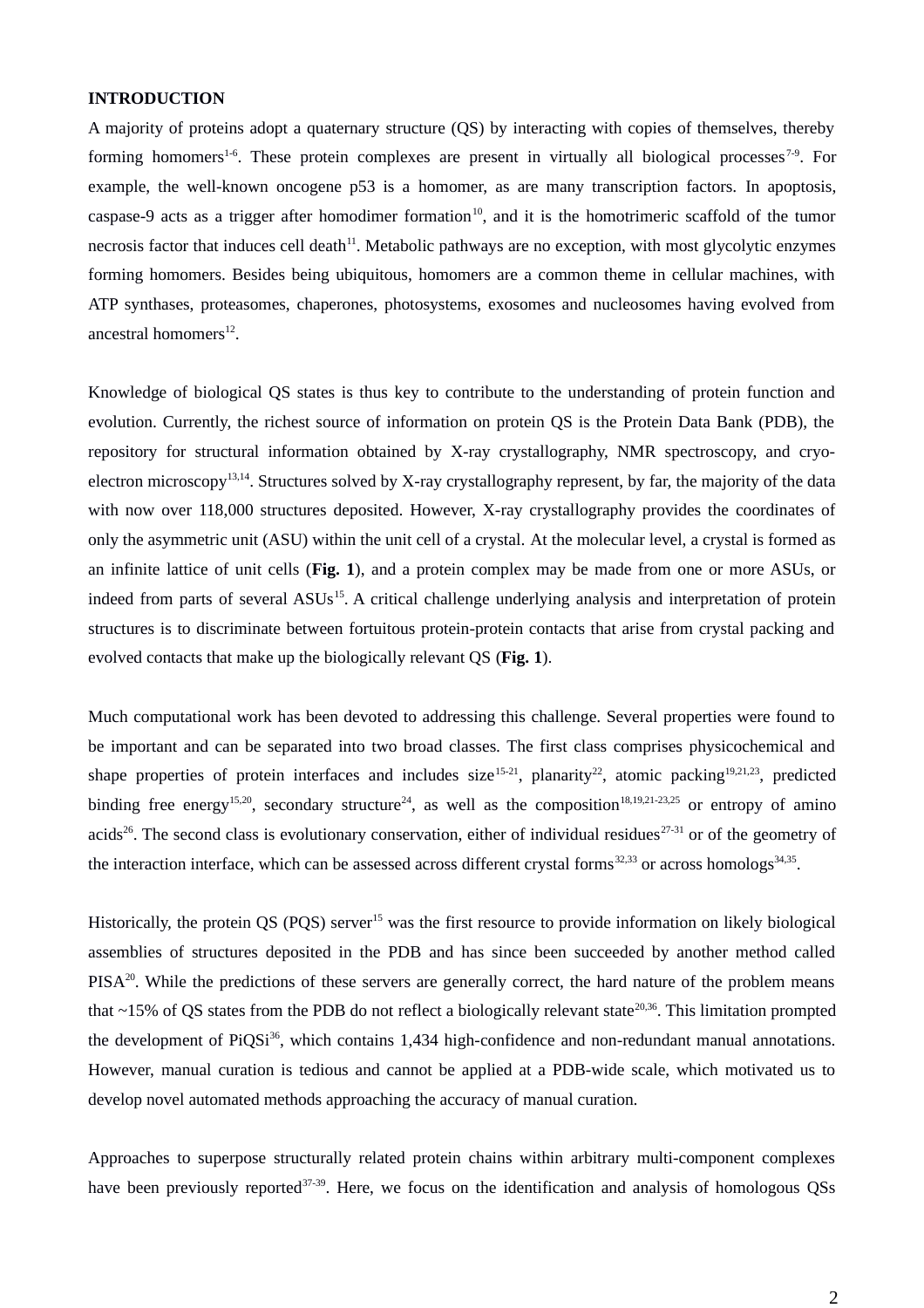sharing the same number of subunits, on the premise that conservation of QS provides a strong indicator for biological relevance (**Fig. 1b**). We first developed a heuristic algorithm named QSalign, which structurally aligns complete QSs and infers those conserved as being biologically relevant. QSalign confirmed the biological relevance of 31,257 QS states from the PDB, with an estimated error rate as low as 2%. To annotate monomeric proteins, we inverted the QSalign approach and used the absence of homomeric homologs as predictive information of a protein being monomeric. We called this method anti-QSalign and were able to annotate 46,877 monomeric proteins with it. In addition to comparing QSs across species, we integrated QS conservation across methods ( $PISA^{20}$ ,  $EPPIC^{30}$ , and  $QSalign/anti-QSalign$ ). The resulting predictor, named QSbio (www.QSbio.org), approached the accuracy of manual curation. We finally illustrate the use of QSalign in an analysis of interface properties of structurally similar but evolutionary distant complexes, which reflects the plasticity of interface properties among remote structural homologs.

### **RESULTS**

### **Inferring biological relevance by multi-chain superposition of protein QS**

Evolutionary conservation is a powerful means to assess function and can be applied in the context of QS. Previous work indeed reported that structural conservation of interface geometry is a strong indicator of functional relevance<sup>33</sup>. Among dimers, interface conservation directly reflects QS conservation because a single interface is involved. In higher-order oligomers, however, structural similarity cannot be inferred readily from similarity of pairwise interfaces (**Supplementary Fig. S1**), which prompted us to assess the structural similarity of full complexes, without decomposing them into pairwise interfaces.

The task of superposing full protein complexes presented two main obstacles. A first hurdle arose from the size of QSs, because structural superposition algorithms have been classically applied to single chain proteins of a few hundred residues at most. In contrast, a QS can involve multiple chains totalling several thousand residues (Fig. 2a). As a solution, we employed the Kpax protein structure alignment algorithm<sup>40</sup>, which we found to be fast and robust, even with very large structures. A second obstacle arose from the fact that QS information involves multiple chains, whose coordinates typically appear in PDB files in an arbitrary order. This prompted the development of a heuristic to map chain-chain correspondences (**Methods, Supplementary Fig. S2**). We used this approach to perform pairwise structural superpositions between all homo-oligomeric assemblies from the PDB, and also included assemblies predicted by PISA. We focused on potential matches by comparing homomers with identical numbers of subunits and domain folds, which resulted in >25 million superpositions. We then developed a strategy to integrate these data and infer the biological QS of protein structures. The overall algorithm is described in detail in the Methods as well as in **Supplementary Figures S3 and S4**. Henceforth, we refer to QSalign as the global method that computes structural superposition of protein complexes and uses that information to infer the biological relevance of assemblies in the PDB.

### **Benchmarking QSalign**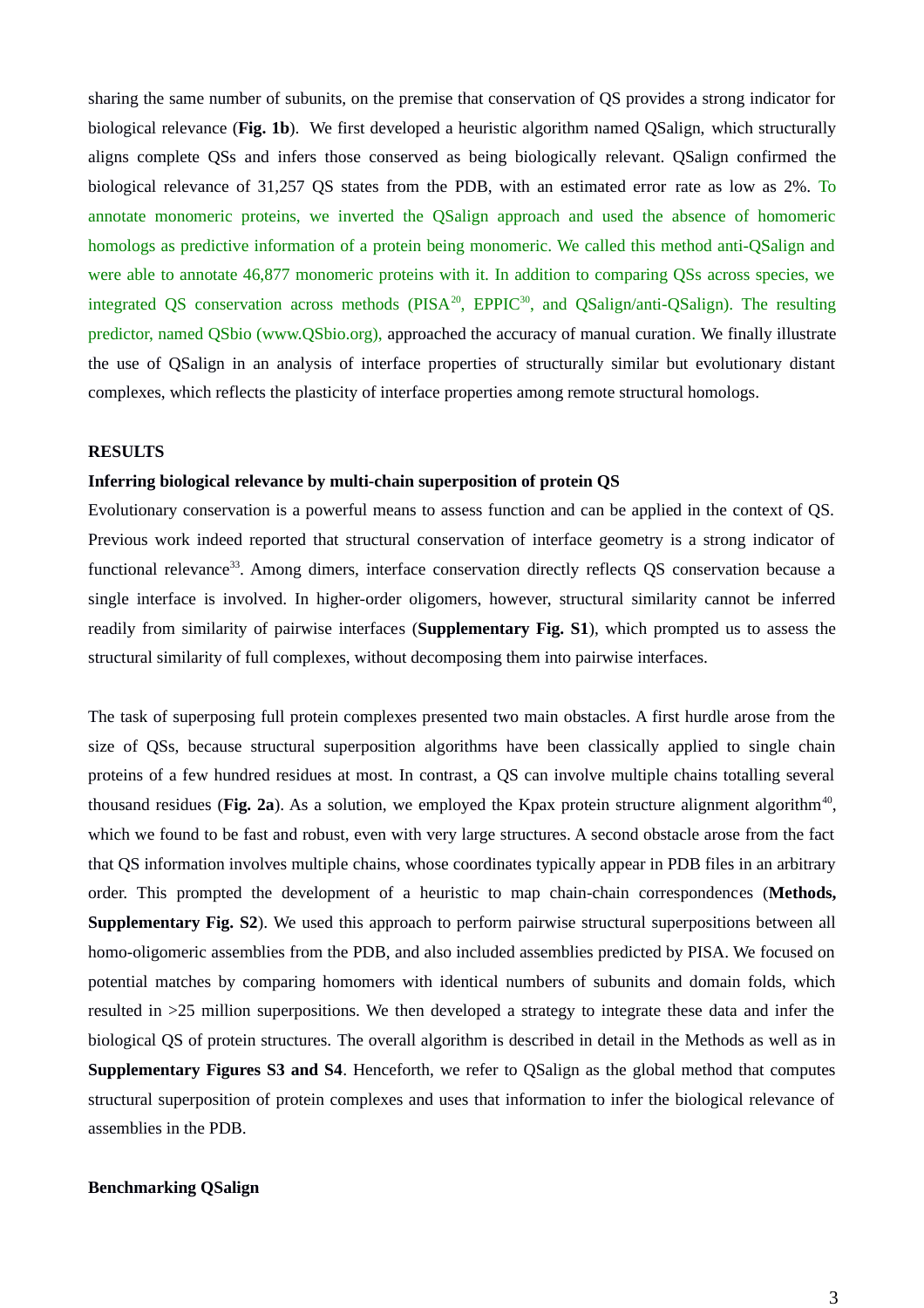We employed a multi-chain version of the  $TM\text{-}score^{41}$  to assess whether two OS states are similar or not. To find the optimal threshold and to examine how sensitive results were with respect to the threshold, we benchmarked QSalign using different TM-score cut-off values, from 0.4 to 0.9. For each value, we estimated the accuracy of QSalign annotations by comparing them to manual annotations from PiQSi. As expected, lower cut-off values gave more annotations but also higher error rates (**Fig. 2b**). Above a TM–score of 0.65, however, the error rate remained stable, but coverage decreased. We thus chose a cut-off equal to 0.65, at which 31,257 biological assemblies from the PDB were validated with an error rate of 2.1% (**Fig. 2b**).

Subsequently, we utilized each validated assembly to search for non-annotated entries with a similar sequence but a different QS. By transitivity, we annotated 11,119 such entries to be potentially incorrect, as illustrated in **Figure 1b**. Benchmarking these annotations against PiQSi showed an error rate estimated at 11.5% (**Fig. 2c**). While this error rate is higher, we note that these annotations are highly valuable because they are specific to erroneous structures.

We next compared the performance of OSalign to two state-of-the-art methods, PISA<sup>20</sup> and EPPIC<sup>30</sup>. Using PiQSi as a benchmark dataset, the prediction of dimers using PISA and EPPIC gave results comparable to published values with 13% and 18% error rates, respectively, while we observed an error rate of 4% with QSalign. Interestingly, among higher order oligomers, QSalign showed the same error rate of 4%, but values for PISA and EPPIC increased to 16% and 32%, respectively. This increase might be due to the fact that high-order oligomers involve several interfaces, and it becomes less likely to predict all of them correctly. We also benchmarked QSalign using a compendium of gold standard datasets, henceforth the "cGS" dataset (Methods), and we observed similar results (**Fig 2d**, **Table S1, Table S4 [[here we cite s4 before s2 … problematic]]**).

### **QSalign accuracy is supported by residue-level conservation information**

In addition to benchmarking QSalign using a manually curated set of protein structures, we carried out a global quality assessment by comparing the evolutionary conservation of amino acids in biological versus non-biological interfaces. It is known that amino acids present at interaction interfaces tend to be more conserved than surface residues of the same protein<sup>28-31</sup>. Thus, we compared the log-ratio,  $r$ , of surface over interface evolutionary rate (Methods). If residues are equally conserved in both structural regions, *r* will be close to 0, whereas higher (or lower) conservation of interface residues will yield positive (or negative) *r* values, respectively. In non-biological QS states from PiQSi and QSalign, the distribution of *r* was centered on, or close to zero, indicating that interface residues behaved like surface residues, as expected. Among biological complexes, *r* was above zero on average (Mean<sub>PiQSi</sub>=0.70, *p*=2.5e-15; Mean<sub>QSalign</sub>=0.77, *p*=2.6e-6), indicating that residues at biological interfaces are, on average, twice as conserved as surface residues. The similarity of the distribution of *r* observed among curated structures from PiQSi and among structures annotated with QSalign further reflects the high quality of the annotations derived from the method (**Fig. 2d**). Interestingly, despite the fact that QSalign relies on interface geometry conservation to infer biological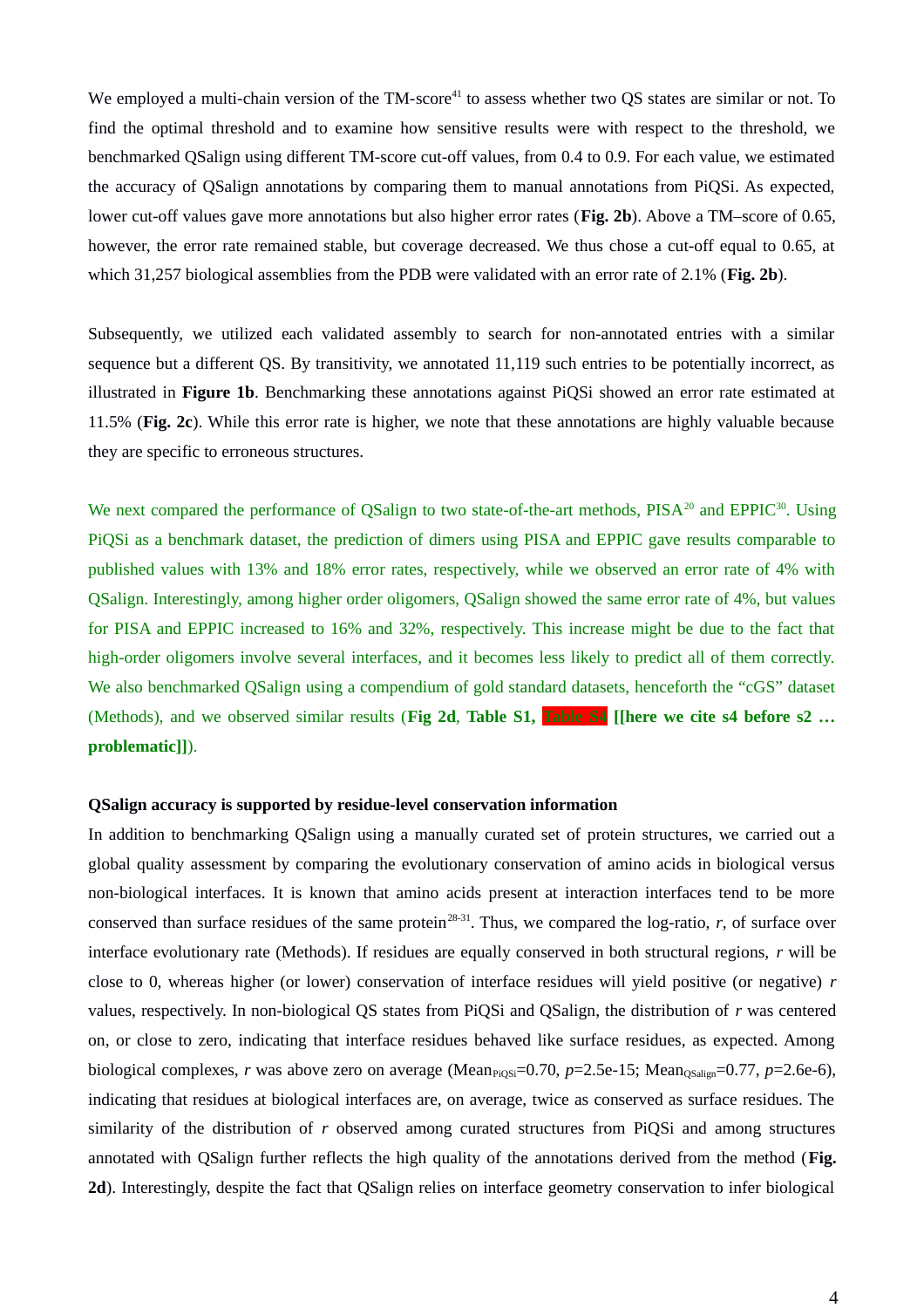relevance, 5.6% of complexes annotated as biologically relevant show *r* values below 0. Among these, the geometry of the interaction between subunits is conserved, but the residues mediating the interaction are variable.

### **Annotating monomers with anti-QSalign**

QSalign was unable to annotate monomeric proteins, which by definition do not contain conserved interfaces. Nonetheless, by "inverting" the QSalign principle, we may consider the absence of interface in homologs to be predictive of monomeric proteins. We call this approach "anti-QSalign".

Our predictor was based on counts of non-redundant homologs having or not having a QS. With this strategy, it is expected that protein families with fast-evolving QS will lead to erroneous annotations, while families with conserved QS will allow robust predictions. As for QSalign, the high degree of redundancy in the PDB enabled annotating a majority of protein structures. Indeed, we found that  $~80\%$  of monomeric proteins (46,877) had at least one homolog in the 30% to 90% sequence identity range, and could therefore be classified as being either monomeric or oligomeric by anti-QSalign (Methods).

We benchmarked the predictions of anti-QSalign using both the cGS dataset (**Fig. 3a**) and PiQSi (**Fig. 3b**). In both benchmarks, anti-QSalign proved to be a reliable predictor with areas under the curve (AUC) of receiver-operator characteristic (ROC) plots equal to 0.94 (cGS) and 0.90 (PiQSi). These results compared favorably to PISA and EPPIC predictions, which showed maximal AUC values of 0.85.

### **QSbio integrates predictions and provides QS confidence estimates on a PDB-wide scale**

Together, QSalign and anti-QSalign enabled annotating the QS state of over 80,000 structures (**Table S5**). Next, we asked whether QS conservation across methods could be utilized to create a meta-predictor with even higher accuracy and coverage. We employed the structural superposition heuristic of QSalign to compare QS states across PISA and the PDB, and we also mapped interfaces annotated by EPPIC onto the PDB assemblies (Methods, **Fig. 3c** and **Supplementary Fig. S5**). The comparison of PISA and EPPIC predictions with PDB assemblies enabled consensus predictions to be derived from their agreement or disagreement. We expected that a QS supported by both methods should be more likely to be biologically relevant than a QS supported by only one or neither method.

Among the structures annotated by QSalign or anti-QSalign, QSbio relied on all three methods. For other structures, QSbio combined PISA and EPPIC only. We assessed the performance of QSbio and saw that integrating predictions gave substantial improvements over each method taken individually. Integrating PISA and EPPIC (without QSalign/anti-QSalign) improved AUC values by 0.06, 0.08, and 0.08 for monomers, dimers, and oligomers, to reach values of 0.91, 0.91, and 0.83, respectively (**Fig. 3b**). A notable improvement is seen among dimers where the false positive rate is above 0.20 for either PISA or EPPIC, but decreases to 0.05 when both methods agree.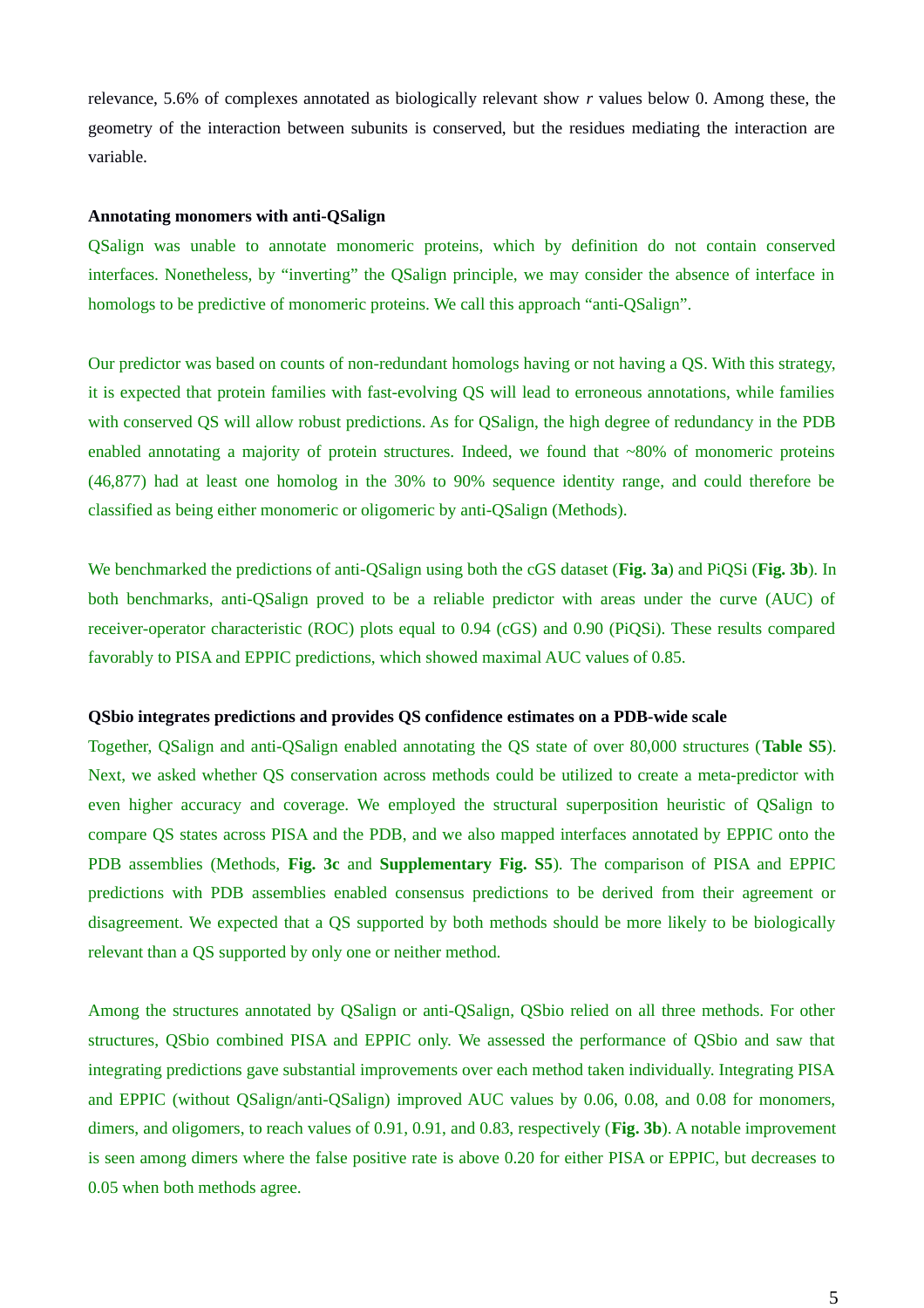For structures also annotated by QSalign or anti-QSalign, the performance of QSbio was remarkable: among monomer and dimers, the AUC reached 0.95 and 0.97, respectively (**Fig. 3b**). Among higher-order oligomers, the predictive power of QSalign was already maximal (AUC=0.92) and only marginally improved in QSbio.

Overall, QSbio provides QS annotations with a quality approaching that of manual curation for 80% of monomeric and 70% of homo-oligomeric structures, and high-quality annotations for the rest of the structures. We estimated error rates for each class of prediction within the benchmark, and from them derived five levels of annotation confidence: very high, high, medium, low, and very low, corresponding to estimated error rates of 0-2, 2-5, 5-15, 15-50, and 50-100 percent. The numbers of structures assigned to each category were, respectively: 51,050, 18,217, 14,995, 14,335, and 11,499. These annotations will allow the scientific community to select high-confidence QSs to carry out structural analyses. Equally important, the lowconfidence classes pinpoint structures in the PDB that may require correction.

### **Plasticity of interfaces**

Interaction interfaces place constraints on the structure, chemistry, and evolution of proteins. Structurally, subunits may be required to maintain a precise orientation relative to each other<sup>42</sup>. Chemically, a specific composition at the interface is needed for binding $18,19,21-23$ , and we know that mutations generally decrease the interaction affinity<sup>43</sup>. As a result, on average, interfaces are hydrophobic, they are enriched in specific sets of amino acids, and their residues are more conserved than those at the surface $27-31$ .

There is, however, a large degree of variability around these average trends: some interfaces can be as hydrophilic as protein surfaces, while others can be less conserved than protein surfaces (Fig. 2e). It can be hypothesized that such variability reflects different structural requirements found across different protein families. In that case, structurally similar interfaces should deviate from the average in a similar fashion. Alternatively, interfaces may be plastic and be able to drift extensively, while maintaining the overall structure of a protein oligomer. To decide between these two alternatives, we examined the variability of interface properties within and across protein families.

As an initial case study, we analyzed six dimeric alcohol dehydrogenases. These show high structural similarity, with a mean TM-score among pairs equal to 0.81. In these enzymes, NAD (or NADP) is used as a cofactor and is in contact with both subunits, so we expected physicochemical and evolutionary properties of the dimeric interfaces to be conserved. We analyzed three interface properties (interface propensity, interface hydrophobicity, and the ratio of interface to surface conservation) among the six members of the family. We then compared how these properties varied relative to the entire dataset of 4,215 pairs (**Fig. 4a**). We observed that interface properties across the six enzymes spanned nearly the entire range seen in the dataset (**Fig. 4b**). For example, the human enzyme (PDB code 3COS) has a highly hydrophobic interface, while that of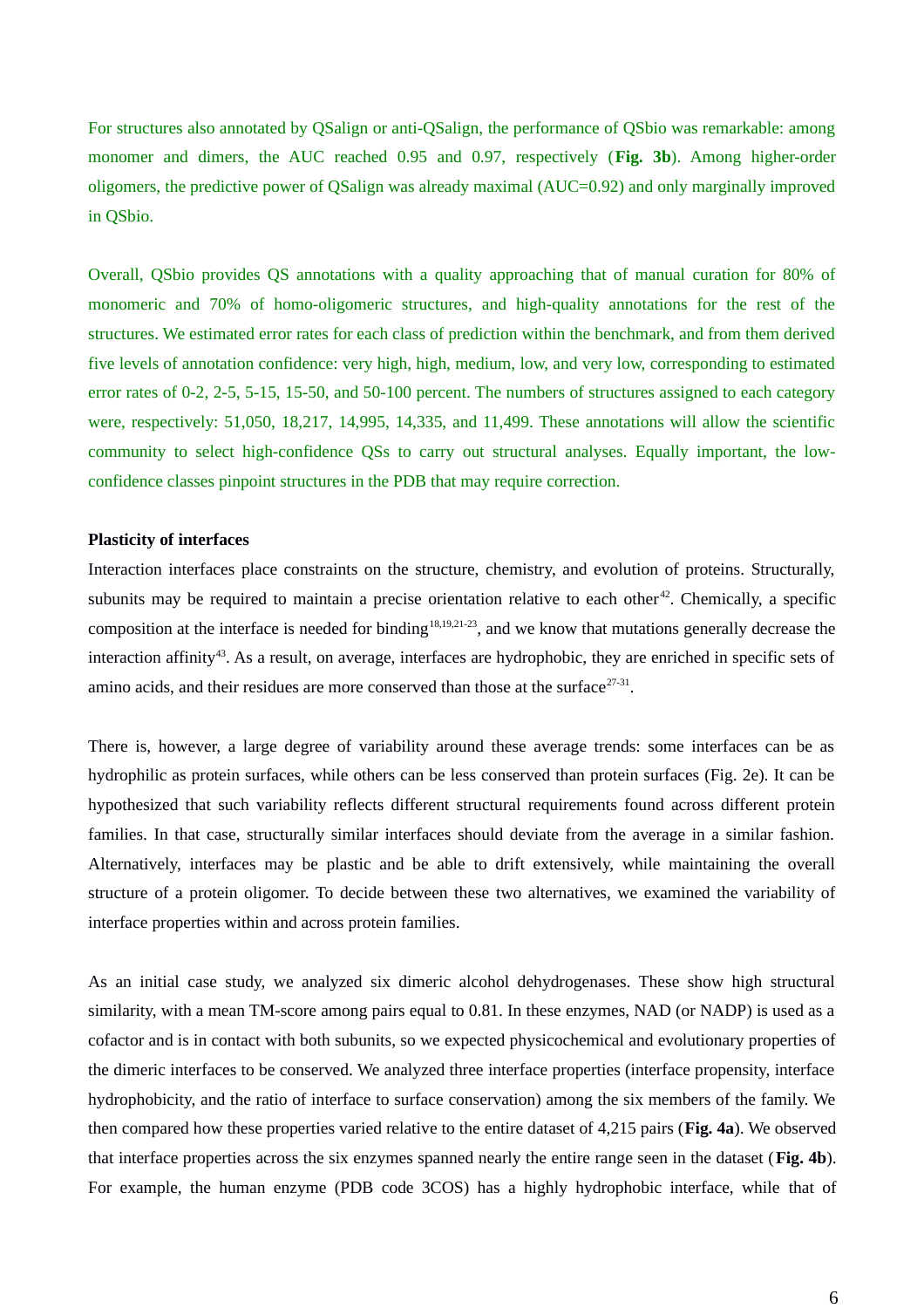*Rhizobium etli* (PDB code 4DVJ) is predominantly hydrophilic. Similarly, in terms of conservation, the interface of the enzyme from *Escherichia coli* (PDB code 4ILK) is 3.9 times more conserved than the rest of the surface, while its yeast homologue (PDB code 4OAQ) shows interface conservation similar to the rest of the surface. Thus, these dimers do not need their interface to meet strict family-specific physico-chemical requirements. Rather, their interfaces exhibit nearly as much variability as is sampled among dimers in general.

Is such interface plasticity specific to this alcohol dehydrogenase family, or is it general to all protein families? To answer this question, we employed a dataset of 4,215 pairs of homologous interfaces based on the results of QSalign. We then assessed the within-family variability of each property relative to the variability across families. If variability within families is small compared to the variability seen across families, the correlation coefficient will be close to one. However, if the variability within families is as large as the variability across families (as we observed for alcohol dehydrogenases) the correlation coefficient will be close to zero (**Fig. 4c**). When comparing interface properties among homologs sharing 80% to 90% sequence identity, we observe high correlations, with  $R^2$  values equal to 0.82, 0.48, and 0.57 for interface conservation, hydrophobicity, and propensity, respectively (**Supplementary Fig. S6**). However, the fact that close homologs share interface properties is expected because they have not had sufficient evolutionary time to diverge. As sequence identity decreases among the homologs being compared, so does the similarity between their interfaces, to the point where the interfaces within two homologous assemblies are no more alike than random interfaces. Indeed, for the three interface properties we considered, the correlation among distant homologs is close to zero, even though they share the same interface geometry and overall structure (**Fig. 4**, **Supplementary Fig. S6**). Thus, this result generalizes previous observations made on heteromeric and transient interactions<sup>44,45</sup> and shows that homo-oligomeric interfaces, which are often large and stable, can nevertheless be highly plastic.

#### **DISCUSSION**

We introduced two complementary approaches, QSalign and anti-QSalign, which allow QS prediction based on conservation across evolution. While we focused on annotating monomers and homo-oligomers, QS conservation could, in principle, also be applied to hetero-oligomers. Such an extension will require additional developments because differences in numbers of subunits may be tolerated among heterooligomers, and because subunits of different size make global structure similarity harder to interpret.

The main limitation of QSalign and anti-QSalign is their requirement for homologous structures, but the high species coverage of the PDB allowed annotating  $~80\%$  and  $~70\%$  of monomeric and homo-oligomeric structures, respectively. We anticipate that these fractions will increase with time, as more structures are solved. Increasing the number of high quality QS annotations will be important for detailed structural analyses of disease-causing mutations $46,47$  and the determinants of protein evolution $48,49$ .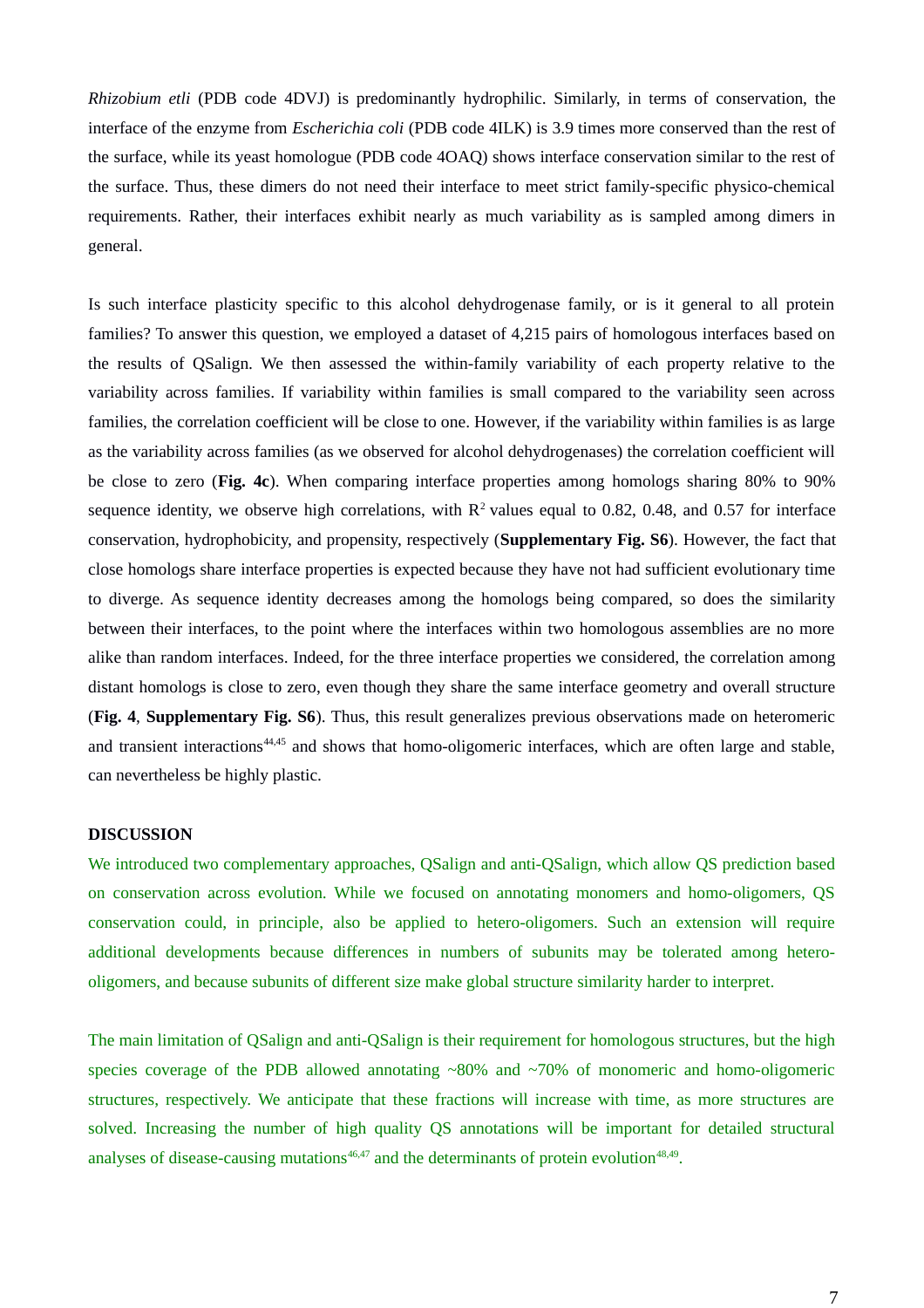In addition to using QS conservation across evolution, we employed QS comparison to integrate predictions of different methods with QSbio, which improved considerably the prediction accuracy for monomers and dimers. A noteworthy feature of QSbio are the confidence estimates that will facilitate the interpretation of QS information, both for individual structures and for PDB-wide datasets serving in bioinformatics analyses.

### **ACKNOWLEDGMENTS**

We thank H. Greenblatt for valued help with operating the computer cluster, and O. Dym and S. Rogotner the photo of a protein crystal used in Fig. 1. We thank J. Sussman for feedback on the work and D. Fass for comments on the manuscript. This work was supported by a VATAT fellowship to S. Dey, by the Israel Science Foundation and the I-CORE Program of the Planning and Budgeting Committee (grant nos. 1775/12 and 2179/14), by the Marie Curie CIG Program (project no. 711715), by the HFSP Career Development Award to E. D. Levy (award no. CDA00077/2015), and by a research grant from AM. Boucher. E.D. Levy is incumbent of the Recanati Career Development Chair of Cancer Research.

### **AUTHOR CONTRIBUTIONS**

SD and EDL designed and performed the experiments. DWR adapted the KPAX algorithm to enable the calculations. SD and EDL wrote the manuscript with input from DWR. All authors corrected and approved the final manuscript.

### **COMPETING FINANCIAL INTERESTS**

None

### **FIGURES LEGENDS**

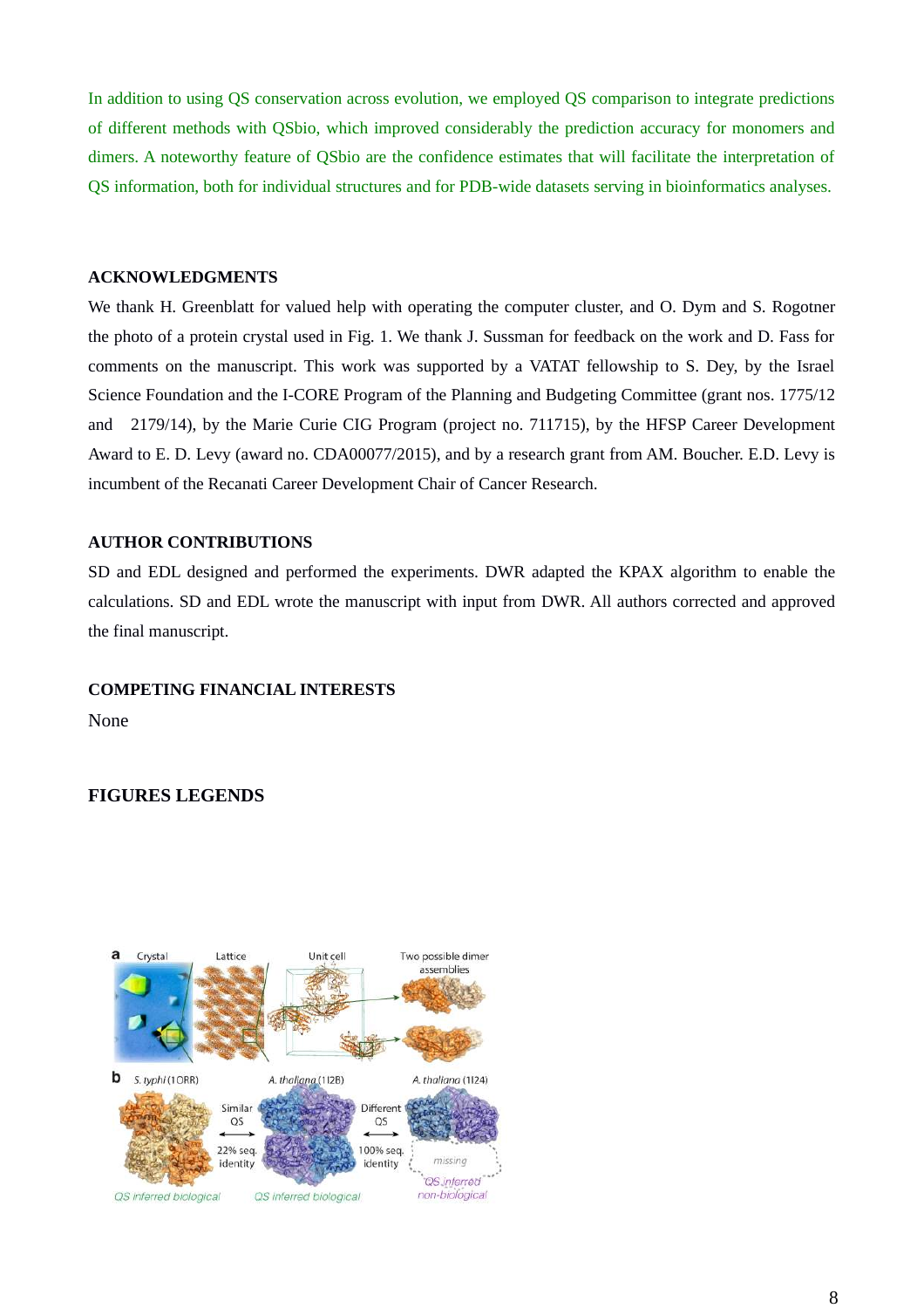**Figure 1 |** Quaternary structure conservation across species points to biologically relevant crystal contacts. (**a**) Protein X-ray diffraction requires formation of a crystal. At the molecular level, a crystal is formed by a lattice within which the repeated unit is the unit cell. Here, the unit cell contains eight copies of the protein (PDB code 1EX2) in contact with one another. Identifying biologically relevant contacts among these is challenging. For example, the authors of the structure shown<sup>50</sup> assigned the top dimer as biologically significant, while the method PISA predicts the dimeric form underneath to be so. Searching for homologous structures reveals the latter to be conserved across species (*e.g.*, PDB code 4LU1) (**b**) Tyvelose epimerase is a tetrameric enzyme in *Salmonella typhi* (PDB code 1ORR)*.* A similar tetramer is found in *Arabidopsis thaliana* (PDB code 1I2B, RMSD=3.55Å) despite their sequence sharing only 22% identity. Such conservation suggests that both tetramers are biologically relevant. This information enables subsequent correction of entries showing identical sequence but different QS (*e.g.*, PDB code 1I24).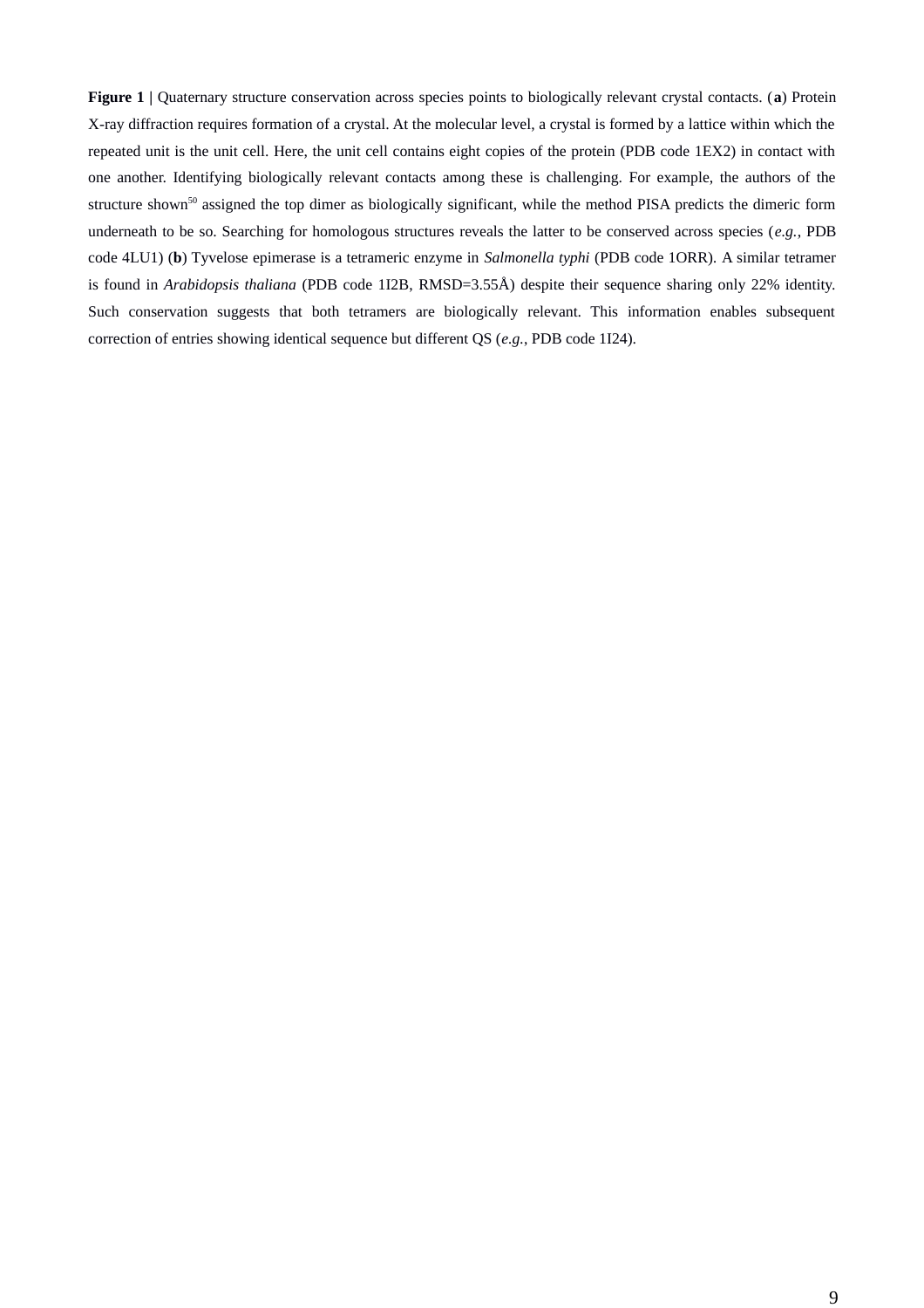

**Figure 2** | Quaternary structure superposition and benchmark of predictions. **(a)** Superposition of two large QSs by QSalign (only half of the structure is shown to facilitate visualization). **(b)** We compared QSalign predictions against a manually curated dataset from PiQSi<sup>36</sup>. QSalign infers two QSs as correct when their structural similarity exceeds a TM-score cut-off. We scanned different cut-off values and for each, recorded the error rate (blue line) and the total number of QSs annotated (green line). **(c)** QSalign then searches for proteins with conflicting QSs and infers those as erroneous. (**d**) Benchmark of QSalign, PISA and EPPIC using the same datasets. The number in parenthesis corresponds to the error rate after discarding a structure for which recent work confirms QSalign prediction. Detailed prediction information for the three methods is given in Supplementary Table S1. **(e)** Sequence conservation of interface residues of QSs predicted to be biological (green) or non-biological (red) in QSalign, and PiQSi. Similar distributions of relative interface conservation are observed (Mean<sub>PiQSi</sub>=0.70, p=2.5e-15; Mean<sub>QSalign</sub>=0.77, p=2.6e-6; two sided Wilcoxon test).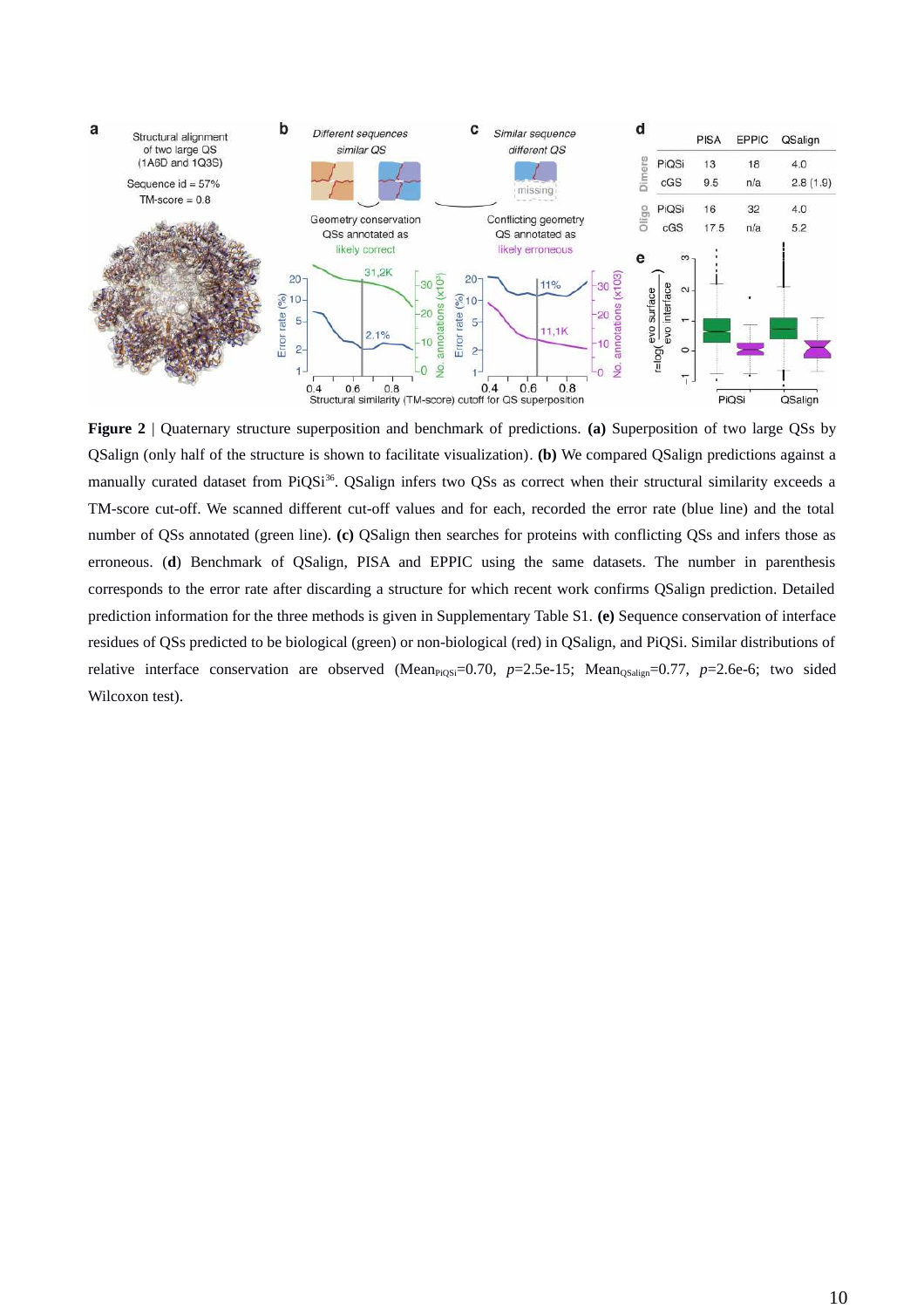

**Figure 3 |** Principle of anti-QSalign and benchmark of QSbio. (**a**) anti-QSalign uses the oligomeric state of homologues to infer whether a protein is monomeric. ROC analysis based the cGS dataset (144 monomers and 187 oligomers). The AUC for anti-QSalign, PISA and EPPIC are shown. Detailed prediction information are given in Supplementary Table S2. (**b**) Benchmark of individual methods and of their integration into QSbio. Among monomers, dimers, and larger oligomers, combining PISA and EPPIC led to 2, 2, and 1.3-fold reduction in error rate. The addition of QSalign reduced the error rate further, by 2, 3, and 3.5-fold, respectively. These improvements are reflected in the AUC values. Detailed prediction information are given in Supplementary Table S3. (**c**). Example of QS states annotated as correct or incorrect in QSbio. The predictions across methods agree for the top QS (green, PDB code 2I56) and disagree for the QS underneath (PDB code 1JQN).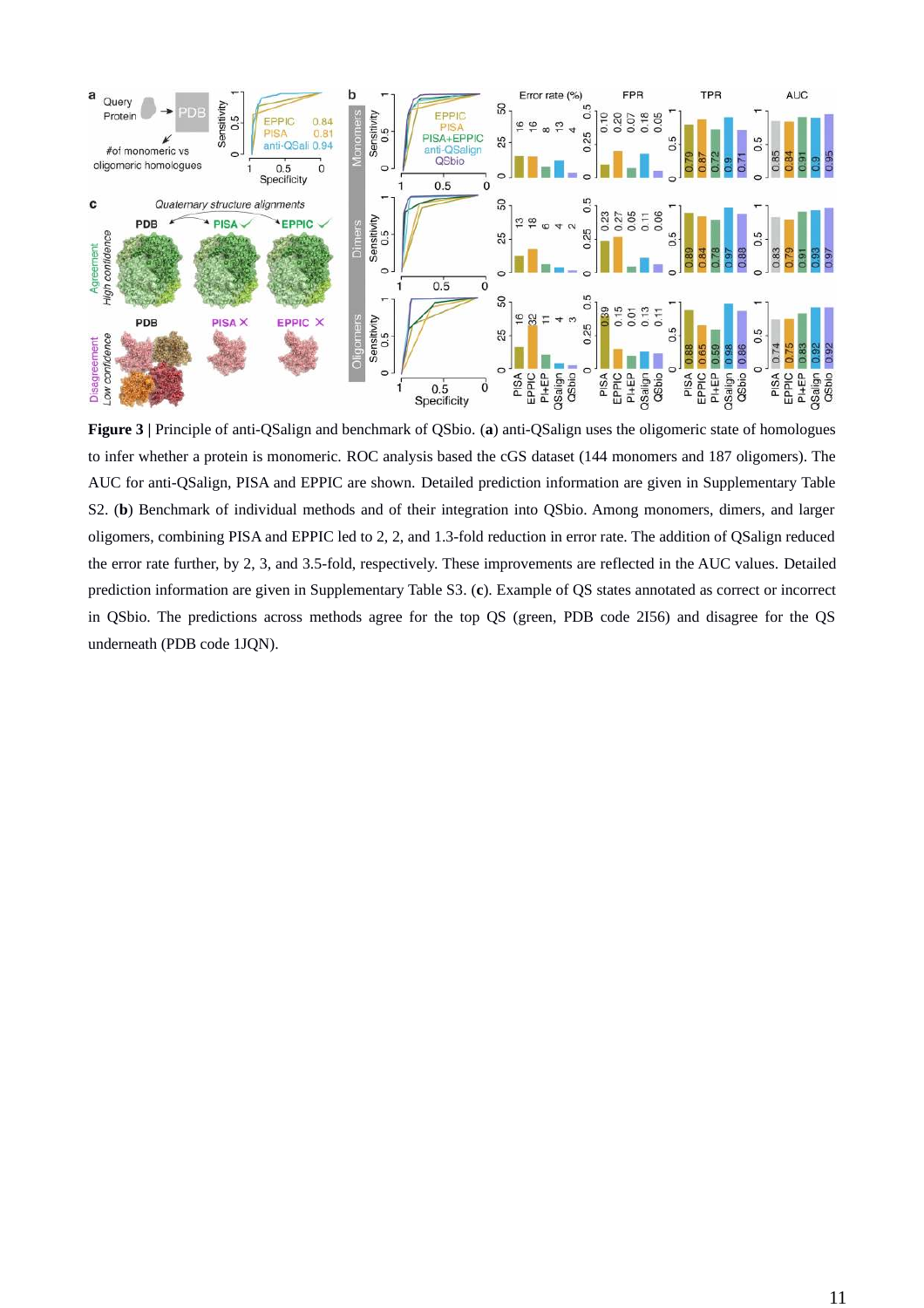

**Figure 4 |** Protein interfaces are plastic. (**a**) We compared the interfaces of structurally similar protein complexes and exemplify interface plasticity in dimeric alcohol dehydrogenases. Two homologous structures sharing 31% sequence identity are shown. The interface, shown with spheres, is conserved structurally but not chemically. (**b**) Rank of interface properties for six alcohol dehydrogenases, where 0 and 100 correspond respectively to the lowest and highest values seen in any complex from the dataset. The six members span nearly the entire range, indicating that their interface properties vary greatly, nearly as much as seen across the entire dataset of 4,215 pairs. (**c**) We evaluated interface plasticity across the entire dataset. The correlation coefficient  $(R^2)$  of a given property for pairs of structures reflects whether that property is constrained in a family-specific manner. If pairs of homologous interfaces exhibit similar values for the properties examined, a high  $R^2$  value is expected. In contrast, if there are no family-specific constraints, homologous interfaces will be as different from each other as two random interfaces can be, and  $R^2$  will be low. (**d**). The correlation coefficient among pairs of structurally similar interfaces is low (<0.1) when the proteins compared share less than 30% sequence identity. This result highlights that structurally similar interfaces can be as different from each other chemically and evolutionarily as interfaces from entirely different families, provided they have had sufficient evolutionary time to diverge.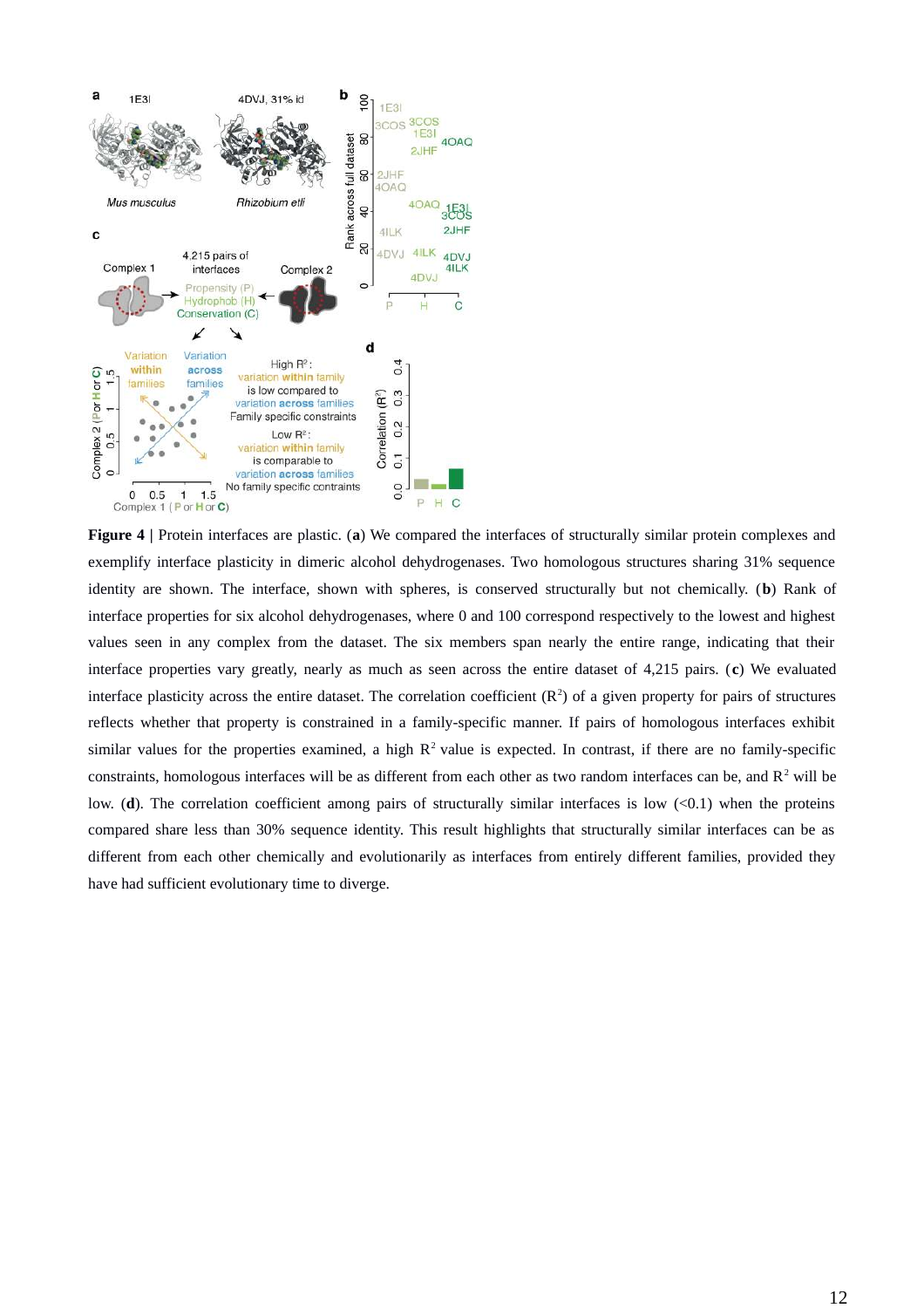### **REFERENCES (Main text only)**

- 1 Goodsell, D. S. & Olson, A. J. Structural symmetry and protein function. *Annual review of biophysics and biomolecular structure* **29**, 105-153 (2000).
- 2 Levy, E. D., Pereira-Leal, J. B., Chothia, C. & Teichmann, S. A. 3D complex: a structural classification of protein complexes. *PLoS Comput Biol* **2**, e155 (2006).
- 3 Lukatsky, D. B., Shakhnovich, B. E., Mintseris, J. & Shakhnovich, E. I. Structural similarity enhances interaction propensity of proteins. *J Mol Biol* **365**, 1596-1606 (2007).
- 4 Andre, I., Strauss, C. E., Kaplan, D. B., Bradley, P. & Baker, D. Emergence of symmetry in homooligomeric biological assemblies. *Proceedings of the National Academy of Sciences of the United States of America* **105**, 16148-16152 (2008).
- 5 Marsh, J. A. & Teichmann, S. A. Structure, dynamics, assembly, and evolution of protein complexes. *Annu Rev Biochem* **84**, 551-575 (2015).
- 6 Ahnert, S. E., Marsh, J. A., Hernandez, H., Robinson, C. V. & Teichmann, S. A. Principles of assembly reveal a periodic table of protein complexes. *Science* **350**, aaa2245 (2015).
- 7 Nooren, I. M. & Thornton, J. M. Diversity of protein-protein interactions. *Embo J* **22**, 3486- 3492 (2003).
- 8 Kuhner, S. *et al.* Proteome organization in a genome-reduced bacterium. *Science* **326**, 1235- 1240 (2009).
- 9 Perica, T. *et al.* The emergence of protein complexes: quaternary structure, dynamics and allostery. Colworth Medal Lecture. *Biochemical Society transactions* **40**, 475-491 (2012).
- 10 Renatus, M., Stennicke, H. R., Scott, F. L., Liddington, R. C. & Salvesen, G. S. Dimer formation drives the activation of the cell death protease caspase 9. *Proceedings of the National Academy of Sciences of the United States of America* **98**, 14250-14255 (2001).
- 11 Tang, P., Hung, M. C. & Klostergaard, J. Human pro-tumor necrosis factor is a homotrimer. *Biochemistry* **35**, 8216-8225 (1996).
- 12 Pereira-Leal, J. B., Levy, E. D., Kamp, C. & Teichmann, S. A. Evolution of protein complexes by duplication of homomeric interactions. *Genome Biol* **8**, R51 (2007).
- 13 Berman, H. M. *et al.* The Protein Data Bank. *Nucleic acids research* **28**, 235-242 (2000).
- 14 Velankar, S. *et al.* PDBe: improved accessibility of macromolecular structure data from PDB and EMDB. *Nucleic acids research* **44**, D385-395 (2016).
- 15 Henrick, K. & Thornton, J. M. PQS: a protein quaternary structure file server. *Trends Biochem Sci* **23**, 358-361 (1998).
- 16 Janin, J. Specific versus non-specific contacts in protein crystals. *Nature structural biology* **4**, 973-974 (1997).
- 17 Carugo, O. & Argos, P. Protein-protein crystal-packing contacts. *Protein Sci* **6**, 2261-2263 (1997).
- 18 Ponstingl, H., Henrick, K. & Thornton, J. M. Discriminating between homodimeric and monomeric proteins in the crystalline state. *Proteins* **41**, 47-57 (2000).
- 19 Zhu, H., Domingues, F. S., Sommer, I. & Lengauer, T. NOXclass: prediction of proteinprotein interaction types. *BMC Bioinformatics* **7**, 27 (2006).
- 20 Krissinel, E. & Henrick, K. Inference of macromolecular assemblies from crystalline state. *J Mol Biol* **372**, 774-797 (2007).
- 21 Bernauer, J., Bahadur, R. P., Rodier, F., Janin, J. & Poupon, A. DiMoVo: a Voronoi tessellation-based method for discriminating crystallographic and biological protein-protein interactions. *Bioinformatics (Oxford, England)* **24**, 652-658 (2008).
- 22 Tsuchiya, Y., Nakamura, H. & Kinoshita, K. Discrimination between biological interfaces and crystal-packing contacts. *Adv Appl Bioinform Chem* **1**, 99-113 (2008).
- 23 Bahadur, R. P., Chakrabarti, P., Rodier, F. & Janin, J. A dissection of specific and nonspecific protein-protein interfaces. *J Mol Biol* **336**, 943-955 (2004).
- 24 Pal, A., Chakrabarti, P., Bahadur, R., Rodier, F. & Janin, J. Peptide segments in proteinprotein interfaces. *J Biosci* **32**, 101-111 (2007).
- 25 Tina, K. G., Bhadra, R. & Srinivasan, N. PIC: Protein Interactions Calculator. *Nucleic acids*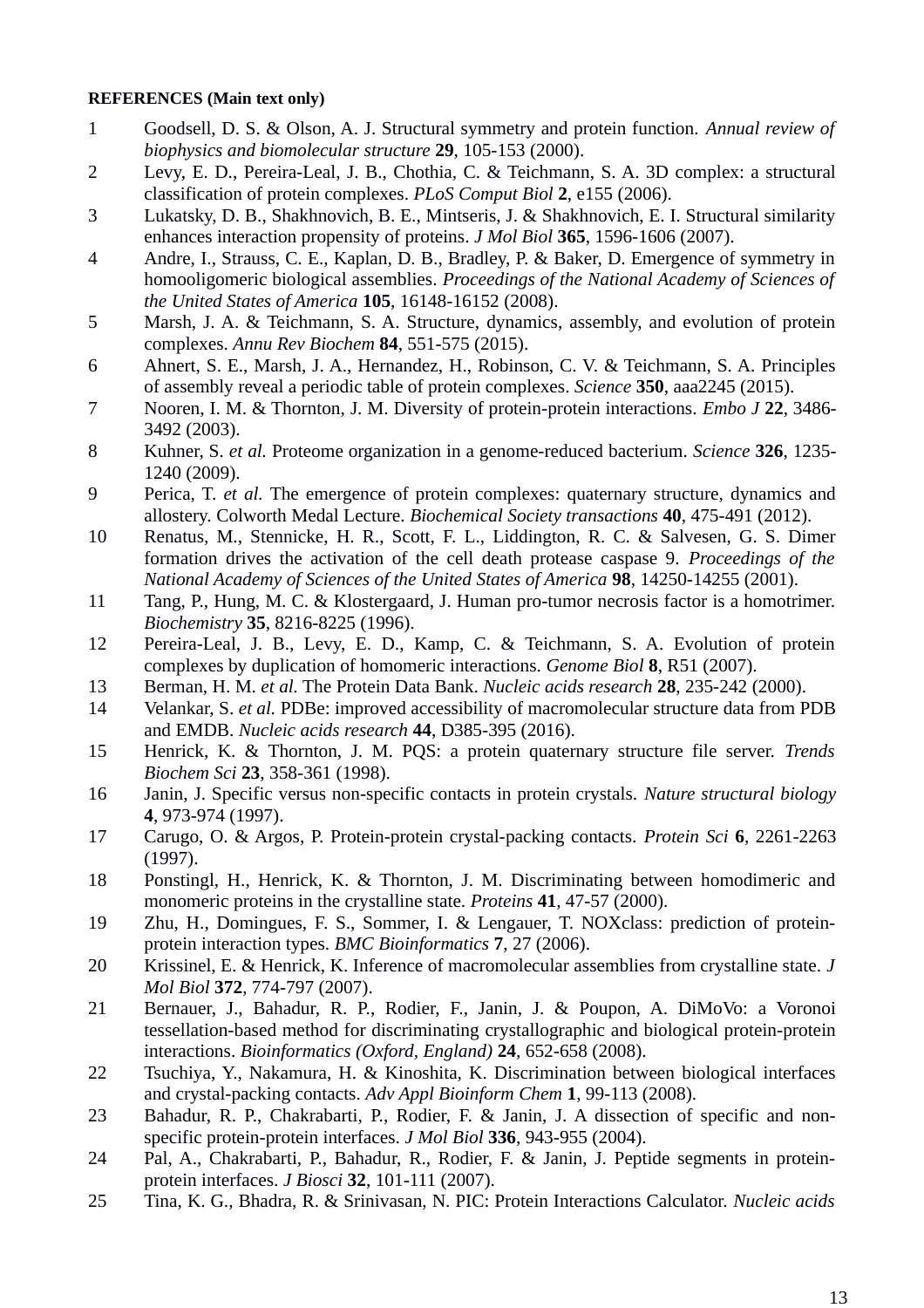*research* **35**, W473-476 (2007).

- 26 Liu, Q., Li, Z. & Li, J. Use B-factor related features for accurate classification between protein binding interfaces and crystal packing contacts. *BMC Bioinformatics* **15 Suppl 16**, S3 (2014).
- 27 Elcock, A. H. & McCammon, J. A. Identification of protein oligomerization states by analysis of interface conservation. *Proceedings of the National Academy of Sciences of the United States of America* **98**, 2990-2994 (2001).
- 28 Guharoy, M. & Chakrabarti, P. Conservation and relative importance of residues across protein-protein interfaces. *Proceedings of the National Academy of Sciences of the United States of America* **102**, 15447-15452 (2005).
- 29 Scharer, M. A., Grutter, M. G. & Capitani, G. CRK: an evolutionary approach for distinguishing biologically relevant interfaces from crystal contacts. *Proteins* **78**, 2707-2713 (2010).
- 30 Baskaran, K., Duarte, J. M., Biyani, N., Bliven, S. & Capitani, G. A PDB-wide, evolutionbased assessment of protein-protein interfaces. *BMC Struct Biol* **14**, 22 (2014).
- 31 Ashkenazy, H. *et al.* ConSurf 2016: an improved methodology to estimate and visualize evolutionary conservation in macromolecules. *Nucleic acids research* **44**, W344-350 (2016).
- 32 Xu, Q. *et al.* Statistical analysis of interface similarity in crystals of homologous proteins. *J Mol Biol* **381**, 487-507 (2008).
- 33 Xu, Q. & Dunbrack, R. L., Jr. The protein common interface database (ProtCID)--a comprehensive database of interactions of homologous proteins in multiple crystal forms. *Nucleic acids research* **39**, D761-770 (2011).
- 34 Shoemaker, B. A. *et al.* IBIS (Inferred Biomolecular Interaction Server) reports, predicts and integrates multiple types of conserved interactions for proteins. *Nucleic acids research* **40**, D834-840 (2012).
- 35 Faure, G., Andreani, J. & Guerois, R. InterEvol database: exploring the structure and evolution of protein complex interfaces. *Nucleic acids research* **40**, D847-856 (2012).
- 36 Levy, E. D. PiQSi: Protein Quaternary Structure Investigation. *Structure* **15**, 4 (2007).
- 37 Sippl, M. J. & Wiederstein, M. Detection of spatial correlations in protein structures and molecular complexes. *Structure* **20**, 718-728 (2012).
- 38 Koike, R. & Ota, M. SCPC: a method to structurally compare protein complexes. *Bioinformatics (Oxford, England)* **28**, 324-330 (2012).
- 39 Mukherjee, S. & Zhang, Y. MM-align: a quick algorithm for aligning multiple-chain protein complex structures using iterative dynamic programming. *Nucleic acids research* **37** (2009).
- 40 Ritchie, D. W., Ghoorah, A. W., Mavridis, L. & Venkatraman, V. Fast protein structure alignment using Gaussian overlap scoring of backbone peptide fragment similarity. *Bioinformatics (Oxford, England)* **28**, 3274-3281 (2012).
- 41 Zhang, Y. & Skolnick, J. TM-align: a protein structure alignment algorithm based on the TM-score. *Nucleic acids research* **33**, 2302-2309 (2005).
- 42 Perica, T., Chothia, C. & Teichmann, S. A. Evolution of oligomeric state through geometric coupling of protein interfaces. *Proceedings of the National Academy of Sciences of the United States of America* **109**, 8127-8132 (2012).
- 43 Moal, I. H. & Fernandez-Recio, J. SKEMPI: a Structural Kinetic and Energetic database of Mutant Protein Interactions and its use in empirical models. *Bioinformatics (Oxford, England)* **28**, 2600-2607 (2012).
- 44 Andreani, J., Faure, G. & Guerois, R. Versatility and invariance in the evolution of homologous heteromeric interfaces. *PLoS Comput Biol* **8**, e1002677 (2012).
- 45 Sudha, G., Singh, P., Swapna, L. S. & Srinivasan, N. Weak conservation of structural features in the interfaces of homologous transient protein-protein complexes. *Protein Sci* **24**, 1856-1873 (2015).
- 46 Shi, Z. & Moult, J. Structural and functional impact of cancer-related missense somatic mutations. *J Mol Biol* **413**, 495-512 (2011).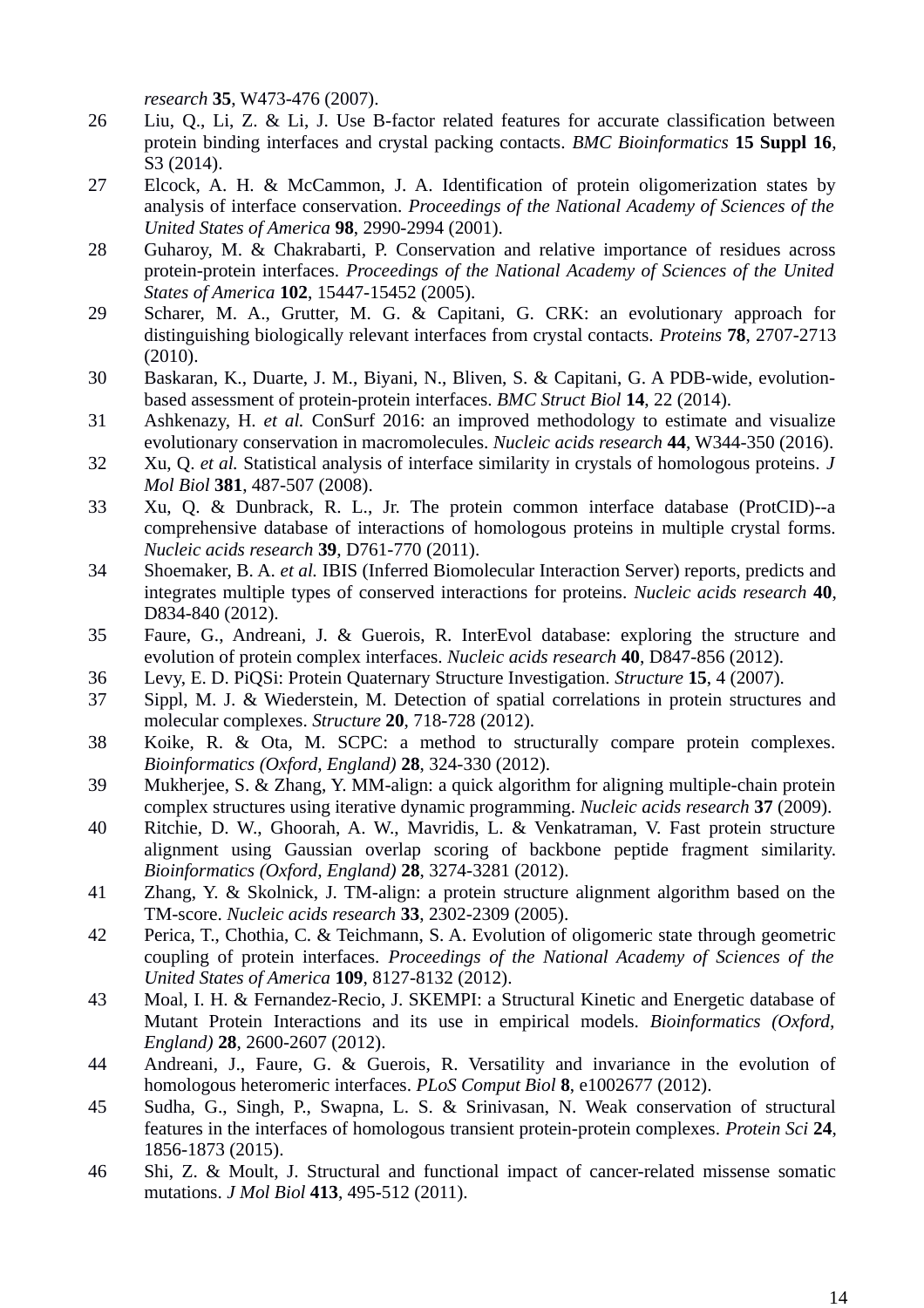- 47 David, A. & Sternberg, M. J. The Contribution of Missense Mutations in Core and Rim Residues of Protein-Protein Interfaces to Human Disease. *J Mol Biol* **427**, 2886-2898 (2015).
- 48 Garcia-Seisdedos, H., Empereur-Mot, C., Elad, N. & Levy, E. D. Proteins evolve on the edge of supramolecular self-assembly. *Nature* **548**, 244-247 (2017).
- 49 Bloom, J. D., Drummond, D. A., Arnold, F. H. & Wilke, C. O. Structural determinants of the rate of protein evolution in yeast. *Molecular biology and evolution* **23**, 1751-1761 (2006).
- 50 Minasov, G. *et al.* Functional implications from crystal structures of the conserved Bacillus subtilis protein Maf with and without dUTP. *Proceedings of the National Academy of Sciences of the United States of America* **97**, 6328-6333 (2000).

### **METHODS**

### **Datasets**

The dataset of protein structures on which all analyses were performed is based on 3DComplex as of March 2015<sup>2</sup> and consists of 110,498 "biological assemblies" defined by the Protein Data Bank. Note that the total number of structures annotated in QSbio is slightly lower (110,096) because EPPIC lacks some annotations. The dataset is available on the 3DComplex (Version 5) website:

http://shmoo.weizmann.ac.il/elevy/3dcomplexV5/Home.cgi

For each structure, we also included the top prediction from  $PISA^{20}$  as of April 2015. EPPIC assignments of interfaces were kindly provided by G. Capitani in October 2015.

### **Structural superposition of QSs**

Structural superposition was carried out using Kpax (version  $3^{40}$ ; Briefly, Kpax first aligns two structures by placing all possible pairs of 5-mer fragments at the coordinate origin by exploiting the tetrahedral geometry of their central  $C\alpha$  atoms, and by using dynamic programming (DP) to find the optimal combination of pairs of fragments, and hence pairs of central  $C\alpha$  atoms. The aligned  $C\alpha$  atoms are then superposed by leastsquares fitting, and the resulting superposition is refined using further rounds of DP on the atomic Gaussian overlap of the superposed  $C\alpha$  pairs. Each Gaussian represents the volume of one  $C\alpha$  atom. Thus, if two  $C\alpha$ atoms overlap perfectly they contribute one volume unit to the overall superposition score, and if two aligned protein chains superpose perfectly then the total Gaussian overlap score directly corresponds to the volume of their overlaid  $C\alpha$  atoms. Kpax can align structures with multiple chains, but only in the given chain order. To find the maximum aligned overlap volume between two multi-chain oligomers, it is necessary to determine the best chain order of one structure with respect to the other. We therefore employed a two-step heuristic procedure to avoid the computational cost of running Kpax repeatedly on different chain order permutations. A first alignment and superposition is carried out. The coordinates of the superposed QSs are then analyzed to map corresponding chains across the two structures. Scores between chain pairs are calculated and correspond to the number of  $C\alpha$  atoms of one chain closer than 2 Å from any  $C\alpha$  from another chain. The highest-ranking chain pairs provide correspondences that are used to rewrite the PDB file in matching chain order. The re-ordered coordinates are then used in a second round of structural superposition, which yields the final TM-score. Pseudo-code describing this procedure is provided in a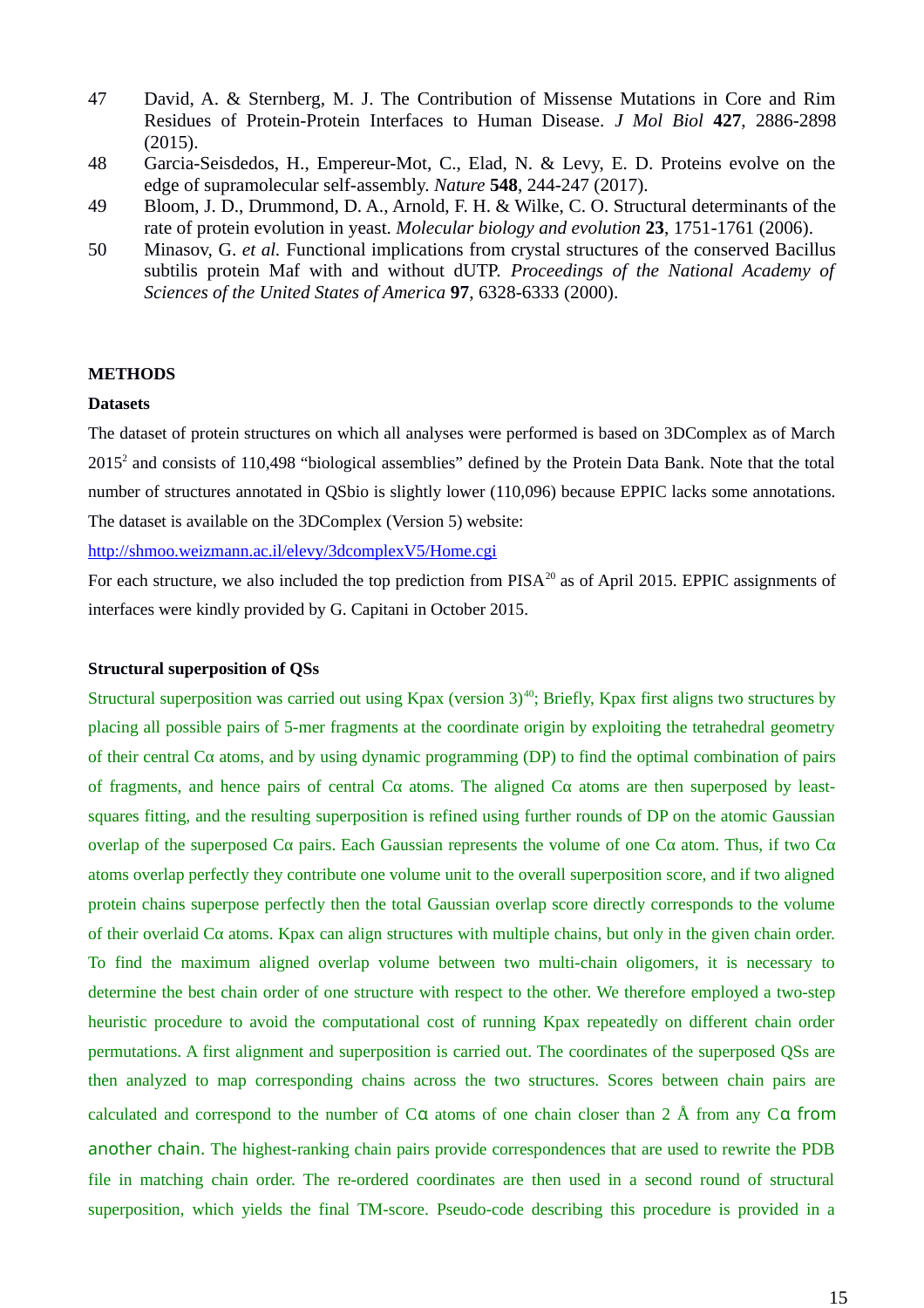Supplemental Note. An executable version of the structural superposition program is available at https://github.com/elevywis/QSalign.

### **PDB-wide superposition of QSs**

The annotation process of QSalign first required structural superposition of homo-oligomers. To save computation time, we carried out structural alignments between potential matches only, that is, between pairs of structures sharing structural homology as reflected in their SCOP or PFAM domain architecture, or sharing sequence homology (>30% sequence identity). Ultimately, we measured the structural similarity of 25,965,020 QS pairs and recorded the TM-score for each, which was stored in a MySQL database table. We give the pseudocode for the comparison of one query structure with multiple target structures as a function "QSalign" in a Supplementary Note.

### **Annotation procedure**

The execution of structural alignments was followed by an inference process described in the pseudocode "QSinfer" given in Supplementary Note. Briefly, a query QS was annotated as correct if another structurally similar QS (TM score > threshold) was found for a homolog with less than 80% sequence identity. Pairs of QSs sharing more than 80% sequence identity were not considered in order to reduce the risk of the same crystal packing being formed due to protein surface similarity. The annotation process was carried out for each symmetry group separately, starting with those containing larger numbers of subunits. This condition ensured that a lower-order oligomer (*e.g.*, a dimer) would be annotated as correct only if no evidence for high-order oligomerization (*e.g.*, a tetramer) was found. Once all QSs from a symmetry group were processed, those annotated as correct where used to search for possible errors. The overall strategy is described in the pseudocode "QSpropagate", given in Supplementary Note. The correction step consists of identifying proteins with an identical sequence and a structure different from that of a QS annotated as being correct (**Supplementary Figures S3 and S4**). Then, the annotation depends on the number of subunits of the QS to be annotated (QS2) and the QS that is supposedly correct (QS1). We distinguish three cases: (i) If QS2 has more subunits than QS1, we analyze the consistency of QS2 given its number of subunits and its symmetry. We call QS2 consistent when the number of subunits is expected from the point group symmetry (*e.g.*, dimer for C2, tetramer for D2, *etc*). Consistent structures are flagged as "ambiguous" and not annotated as errors, while inconsistent structures are annotated as errors. (ii) If QS2 has the same number of subunits as QS1, we infer that QS2 is incorrect. (iii) Lastly, when QS2 has fewer subunits than QS1, we infer that interfaces are missing from QS2, which is also annotated as incorrect.

To optimize the TM-score threshold at which two QSs were considered equivalent, we carried out several full cycles of annotation (*e.g.*, inference + propagation steps) using different TM-scores cut-off (**Fig. 2**) and benchmarked the results after each cycle based on  $PiQSi^{36}$ .

### **Benchmarking the annotations of QSalign for TM-score optimization**

After each cycle of the annotation procedure, we counted the number of structures in the following categories: TP=annotated as correct by QSalign and PiQSi; FP=annotated as correct by QSalign and as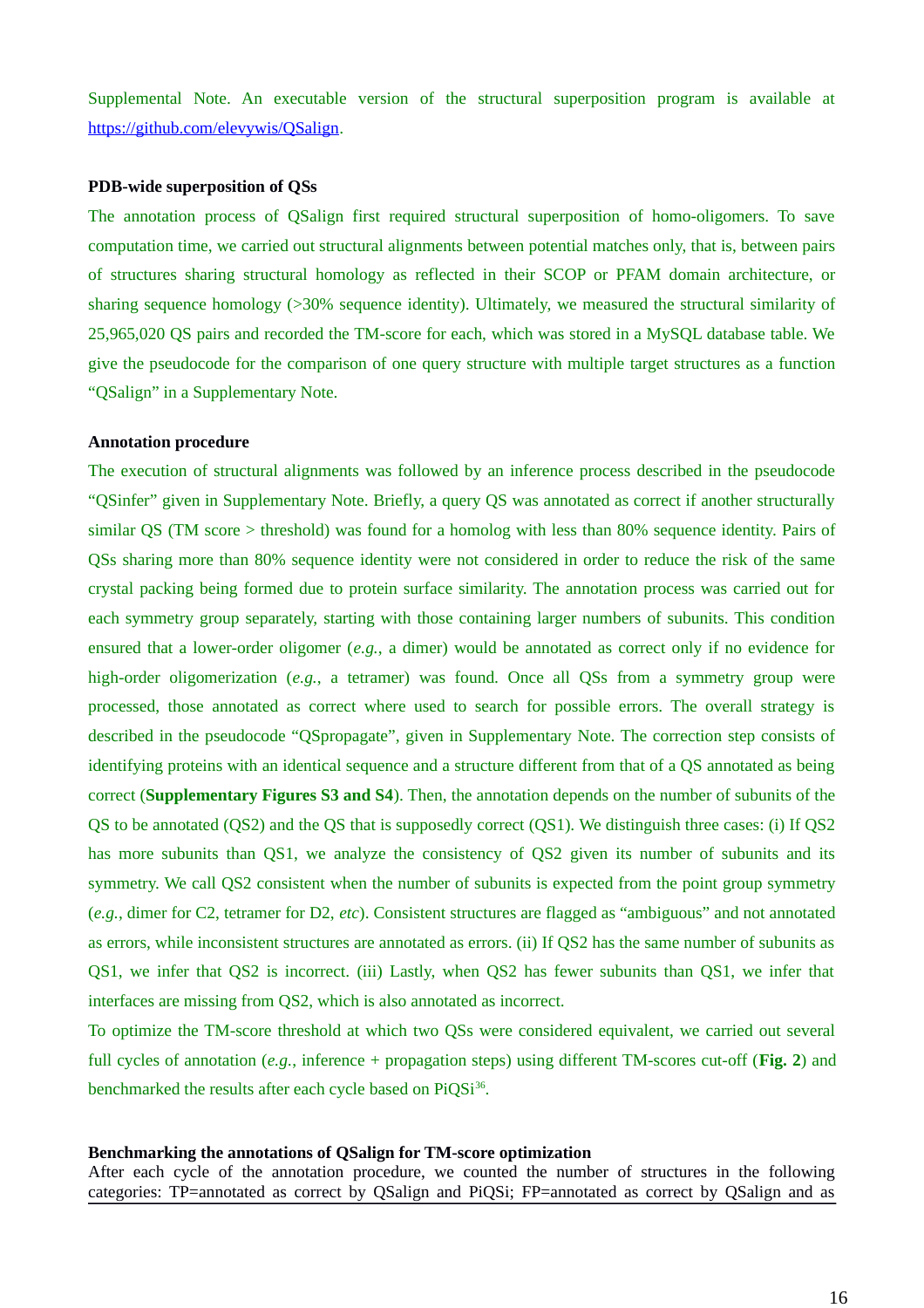incorrect by PiQSi; FN=annotated as incorrect by QSalign and as correct by PiQSi; and TN=annotated as incorrect by both QSalign and PiQSi. We calculated the error rate of "correct" annotations by the false discovery rate  $FDR = FP / (TP+FP)$  and the error rate of "incorrect" annotations by the false omission rate FOR = FN / (FN+TN). The dataset of structures on which these rates were calculated was filtered at a level of 90% sequence identity. In addition, we used only high confidence annotations from PiQSi, which did not contain the tag "probable". The resulting number of structures from PiQSi used for the benchmark was 1434.

### **Annotating monomers with anti-QSalign**

We annotated monomers based on the QS state - considered either as monomeric or oligomeric - of known homologs. The underlying assumption of this approach is that QS is generally conserved during evolution<sup>51</sup>, so that structures homologous to a true monomer should be more likely to be monomeric than oligomeric. Thus, for a particular protein sequence, the enrichment of monomeric over oligomeric homologs was used to derive a probability score to be monomeric. These probabilities were estimated based on PDB structures not found in any benchmark, as follows. We defined six bins of "numbers of homologs": 0, 1, 2-3, 4-7, 7-14, and >14, and each protein was assigned to two such bins, one for the number of monomeric homologs and the other for the number of oligomeric homologs. We then recorded frequencies of monomers in each bin combination, *e.g.*, 4.2% of monomers have 2 or 3 monomeric homologs and a single oligomeric homolog. Then, we recorded the same frequencies for oligomers, *e.g.*, 1.35% of oligomers have 2 or 3 monomeric homologs and a single oligomeric homolog. The frequencies were subsequently converted into probabilities, *e.g.*, we estimated that a protein has a probability of 4.2/(4.2+1.35)=0.76 to be monomeric if it has 2 or 3 monomeric homologs and a single oligomeric homolog. This process is illustrated in **Supplementary Fig. S7**. We considered proteins sharing a minimum of 30% and a maximum of 90% sequence identity to be homologs. We also imposed a minimum of 60% overlap of the sequence alignment relative to the longest of the two proteins being aligned.

### **Comparative benchmarks against PiQSi**

We compared the set of annotations obtained with QSalign and anti-QSalign to predictions derived from PISA and EPPIC. Importantly, PiQSi annotations refer to specific PDB structures. Therefore, we could directly compare the annotations of PiQSi to the annotations of PISA and EPPIC for the corresponding structure. Positives and negatives were counted when the methods supported (positive, P) or not (negative, N) a particular PDB structure. These predictions, together with PiQSi annotations, allowed a contingency table to be created, and performance statistics to be derived. ROC curves were plotted using  $R^{52}$  and the pROC package<sup>53</sup>. The numbers of structures (broken down by oligomeric state) used in this comparative benchmark are given in **Table S4**.

The specific conditions to count positives and negatives depend on the oligomeric state of the PDB structure considered. First, for monomeric proteins, the conditions for counting positives and negatives were:

- **-** anti-QSalign: the "monomer probability score" associated with the PDB code was above (positive) or below (negative) 0.4.
- **-** PISA: no assembly was predicted (positive), or an assembly was predicted (negative)
- **-** EPPIC: no biological interface was predicted (positive), or at least one was (negative).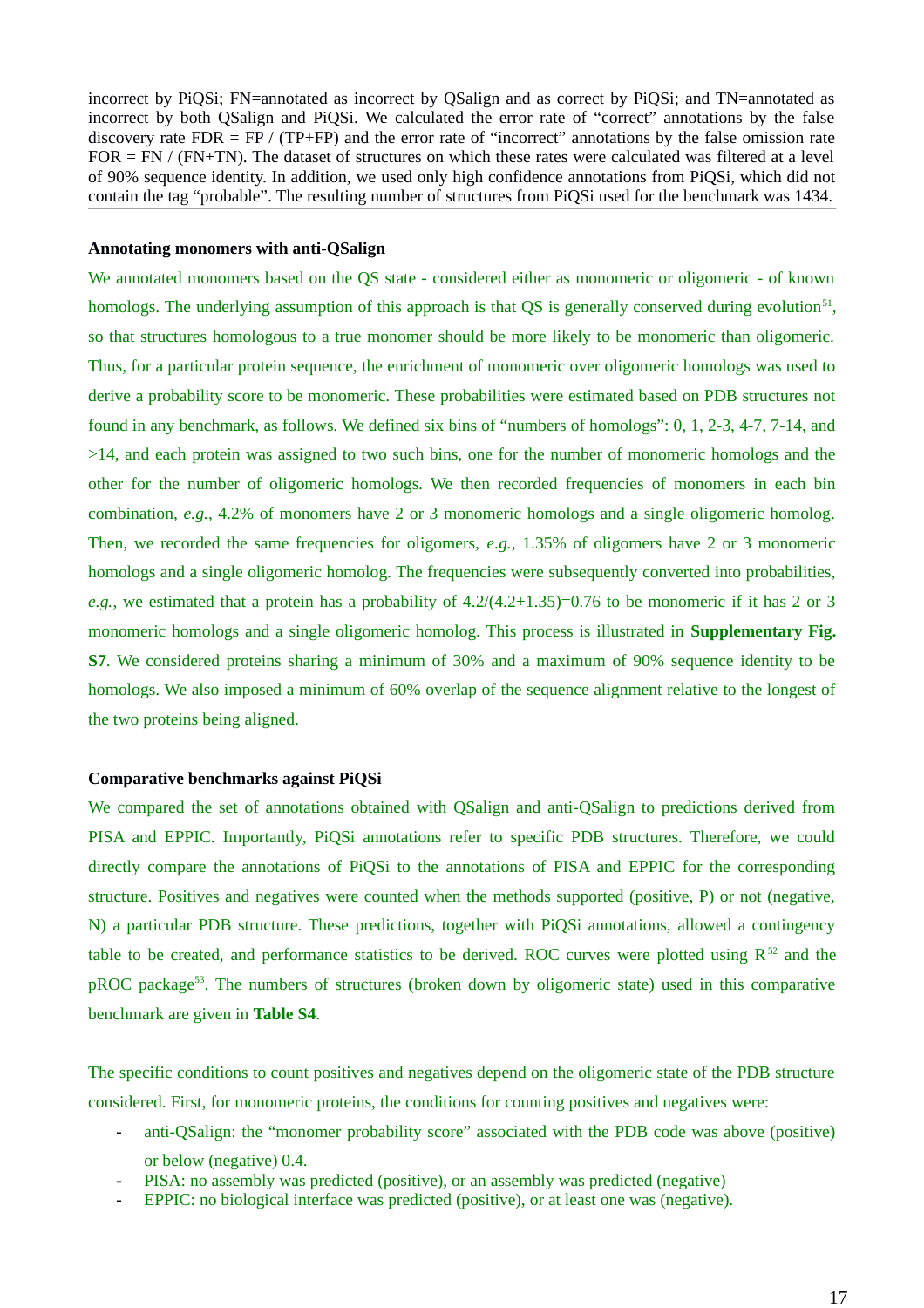Second, for oligomers with two or more subunits, the conditions for counting positives and negatives were:

- **-** QSalign: the structure is annotated as correct (positive) or incorrect (negative).
- **-** PISA: the structure matches the PDB structure (positive, TM-score > 0.9) or not (negative, TM-score  $< 0.9$ )
- **-** EPPIC: when biological interfaces are mapped onto the PDB structure, they either maintain all subunits in contact (positive) or they do not (negative).

### **Comparative benchmarks against the compendium gold-standard dataset (cGS).**

We assembled a second gold standard dataset based on previously published datasets. We used datasets published by Bahadur et al.<sup>54</sup>, Ponstigl et al.<sup>18</sup> and Duarte et al.<sup>55</sup> (for monomers only), which gave a total of 338 structures including 144 monomers, 137 dimers, and 57 oligomers (**Table S4**). We call the so-obtained dataset the consolidated gold standard (cGS).

An important difference to note between cGS and PiQSi is that we only used "PDB code identifiers" for the cGS and not actual structures. Therefore, we used the "number of subunits" to assess predictions. For monomers, the conditions for counting positives and negatives were identical to those used in the PiQSi benchmark. For oligomers, however, they differed as follow:

- **-** QSalign: the number of subunits predicted by QSalign is equal to the number of subunits in the benchmark dataset (positive) or is different (negative)
- PISA: the number of subunits in the PISA assembly is equal to the number of subunits in the benchmark dataset (positive) or is different (negative)
- **-** EPPIC: we could not infer the number of subunits solely from interface information, and so we were unable to include EPPIC in this benchmark.

### **Integrating QS information with QSbio**

QSbio compares QSs from the PDB with predictions of EPPIC, PISA, and QSalign/anti-QSalign when available. The comparison with PISA was carried out by structural superposition, as described above, and pairs of QSs with a TM-score above 0.9 were considered identical. To compare PDB and EPPIC QSs, we mapped interface groups from EPPIC onto PDB structures. For the mapping, we decomposed each PDB assembly into pairs of contacting chains, and each pair was superposed onto the interfaces from EPPIC to identify matching pairs (**Supplementary Figure S5)**. We then derived a weighted score for a PDB structure based on its support by the different methods. For monomers, the score was calculated as:  $S<sub>MONO</sub>$  = 0.4\*antiQSalign + 0.4\*PISA + 0.2\*EPPIC. For oligomers, the score was calculated as:  $S_{O LIGO} = 0.7*QSalign$ + 0.2\*PISA + 0.1\*EPPIC. When the annotation of (anti)-QSalign was not available, the score was renormalized to 1.0, but the same weights for PISA and EPPIC were used. We estimated the expected error rates (err) in QSbio by:  $err = FPR * fN / (FPR * fN + TPR * fP)$ , where TPR and FPR are the true and false positive rates measured in each score class, and fP and fN are the estimated (unknown) fractions of correct and incorrect structures in the PDB. We aimed for conservative error rates, so we used relatively high values for fN and fP, namely fN=0.2 and fP=0.8. Importantly, the error rates estimated for each class also depend on the benchmark dataset and on the assumed pattern of errors in the PDB. In that respect, their absolute value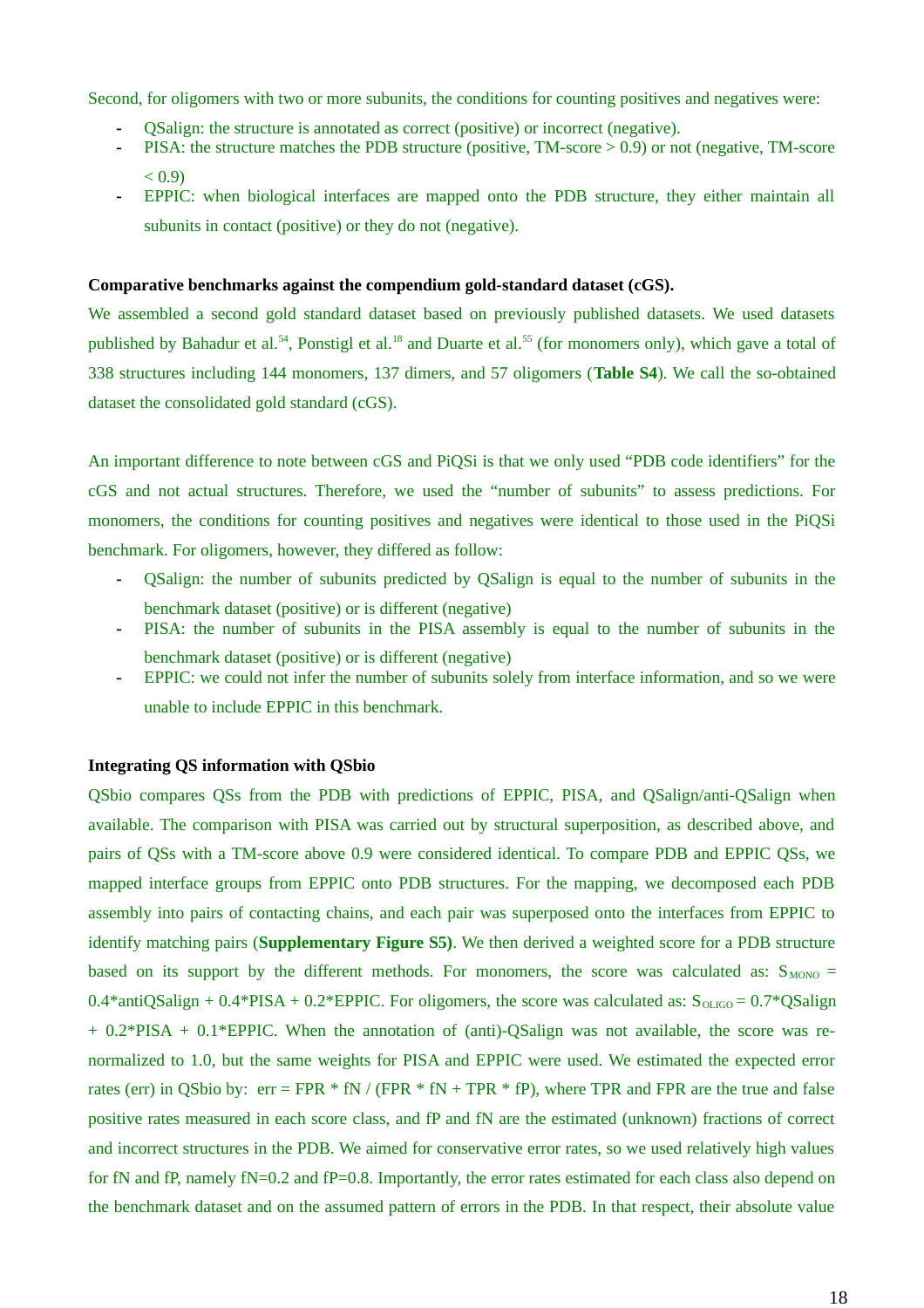should be interpreted with care. We do expect, however, that the accuracy rank of the different classes will be robust. To reflect this limitation, as well as to simplify the use of these predictions by end-users, we created five confidence categories: "very high", "high", "medium", "low" and "very low", corresponding respectively to estimated error rates of 0-2, 2-5, 5-15, 15-50, and 50-100 percent.

### **Interface properties**

We selected pairs of homologous dimers matching the following criteria: the TM-score was above 0.65, each structure's resolution was below 2.5Å, each structure was a representative of a non-redundant set at 90% sequence identity and each structure was annotated as biological by QSalign. All properties were calculated on interface core residues, as defined in Levy<sup>56</sup>. To calculate sequence conservation, each protein was used to search for homologs in Uniref $90^{57}$  and homologs with  $>40\%$  sequence identity and 80-100% coverage were retained for multiple alignments using MUSCLE<sup>58</sup>. Alignments with less than 5 sequences were discarded. We subsequently used rate4site with default parameters<sup>59</sup> to obtain amino acid specific evolutionary rates. Rates were rescaled to positive values by subtracting the minimum score in each alignment. Interface-core and surface evolutionary rates were obtained by averaging the scores of residues composing each region respectively. The relative conservation of interfaces was obtained by the log-ratio *r* log (evolutionary rate at surface / evolutionary rate at interface), so *r* > 0 indicates the interface is more conserved (*i.e.*, lower rate of evolution) compared to the surface. Differences in the distribution of *r* were tested using a two-sided Wilcoxon test. Interface hydrophobicity was calculated by the ratio of hydrophobic residues present at the interface. Interface residue propensity was calculated by averaging individual amino acid propensities taken from Dey *et al.<sup>60</sup>* and normalizing them by the size of the interface.

### **Data Availability**

All the annotations and confidence categories derived from this work are available for download at www.QSbio.org.

### **Code Availability**

The code implementing the heuristic procedure to be used with the Kpax algorithm for QS alignment is available at https://github.com/elevywis/QSalign.

### **REFERENCES (Methods)**

- 51 Levy, E. D., Boeri Erba, E., Robinson, C. V. & Teichmann, S. A. Assembly reflects evolution of protein complexes. *Nature* **453**, 1262-1265 (2008).
- 52 R Core Team. R: A language and environment for statistical computing. R Foundation for Statistical Computing, Vienna, Austria. URL https://www.R-project.org/. (2016).
- 53 Robin, X. *et al.* pROC: an open-source package for R and S+ to analyze and compare ROC curves. *BMC Bioinformatics* **12**, 77 (2011).
- 54 Bahadur, R. P., Chakrabarti, P., Rodier, F. & Janin, J. Dissecting subunit interfaces in